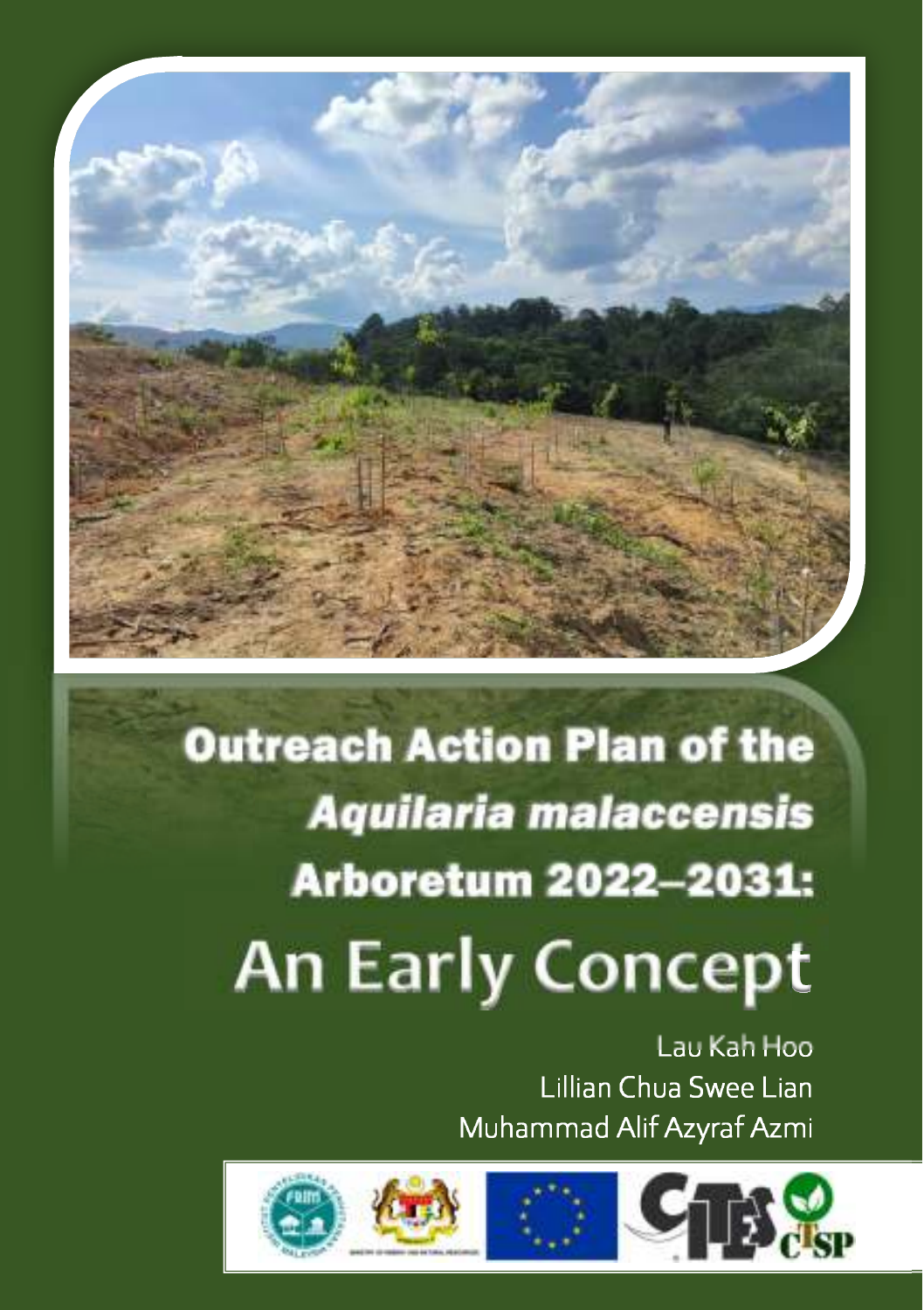## **Outreach Action Plan of the**  *Aquilaria malaccensis* **Arboretum 2022‒2031: An Early Concept**

## **Lau Kah Hoo Lillian Chua Swee Lian Muhammad Alif Azyraf Azmi**



April 2022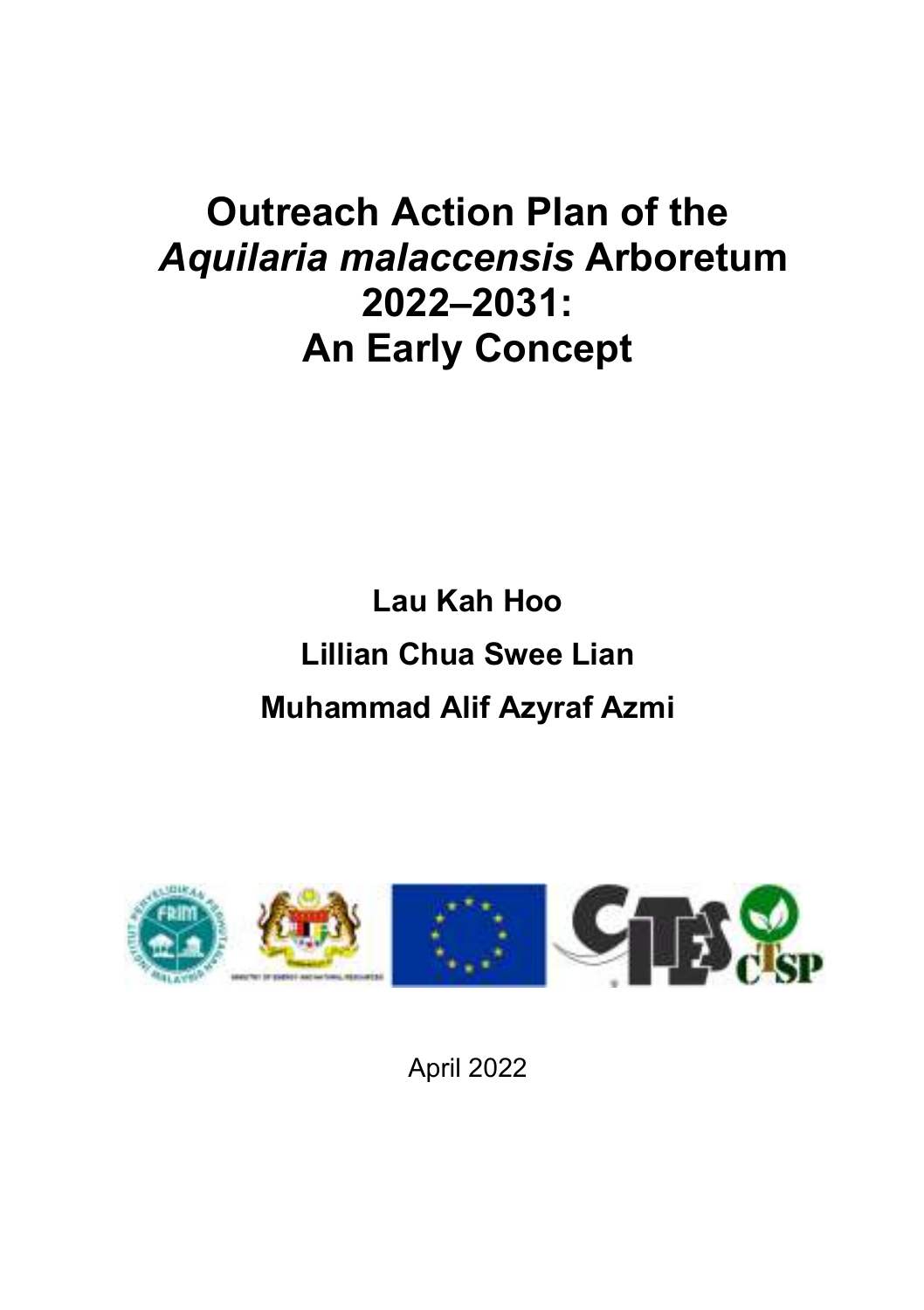©Forest Research Institute Malaysia 2022

All inquiries should be forwarded to:

Director-General Forest Research Institute Malaysia 52109 Kepong Selangor Darul Ehsan Tel: 603-6279 7000 Fax: 603-6279 1314 https://www.frim.gov.my

MS ISO 9001: 2015

Design and typeset: Siti Fariezza Khairi Thaw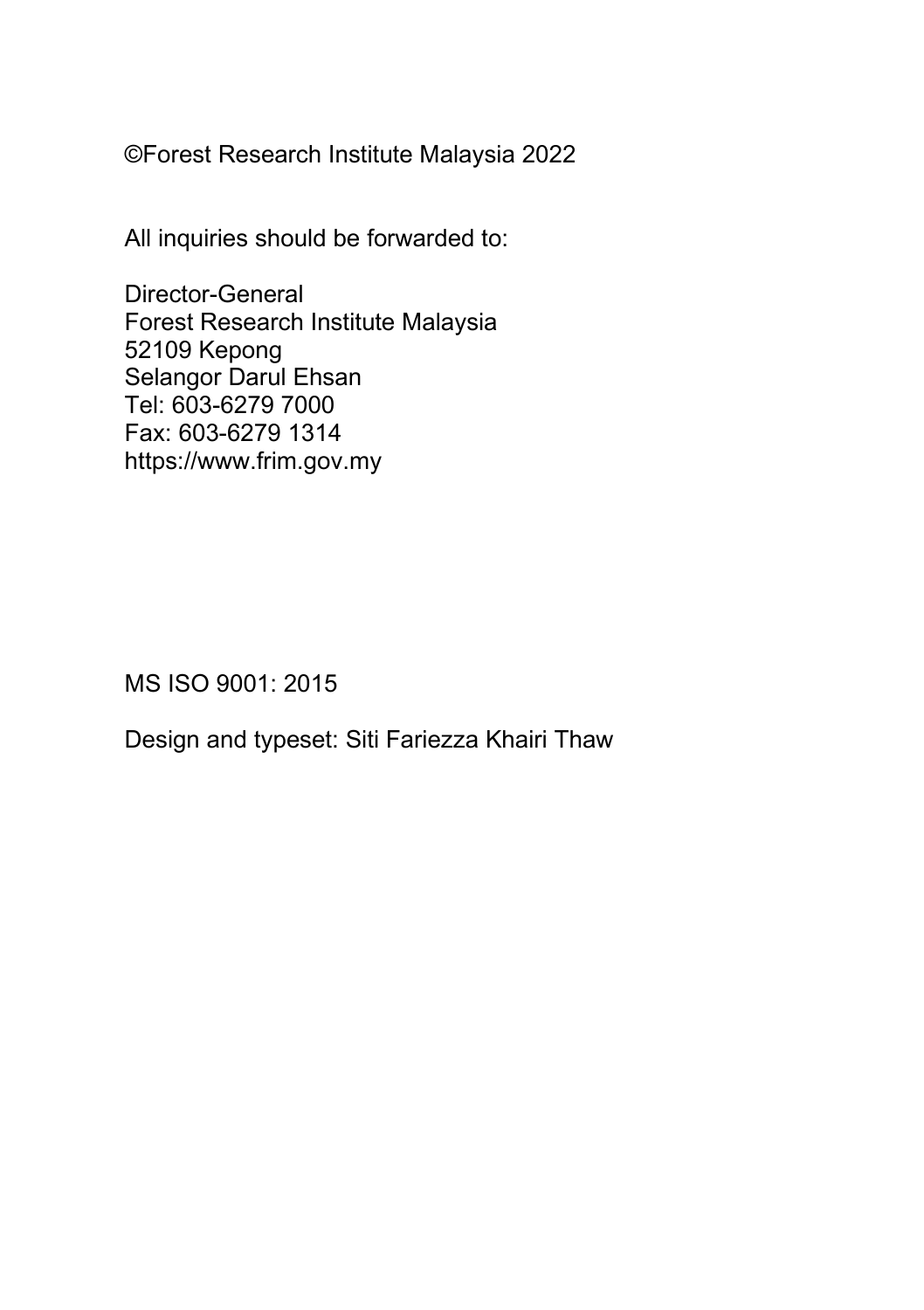## **CONTENTS**

| 3.1 OBJECTIVE 1: Develop messages for target user groups on |
|-------------------------------------------------------------|
| 3.2 OBJECTIVE 2: Produce relevant publications for          |
| 3.3 OBJECTIVE 3: Organise get-togethers for user groups to  |
| 3.4 OBJECTIVE 4: Plan and conduct research & development    |
|                                                             |
|                                                             |
| 6.0 Pests control and biodiversity monitoring 12            |
|                                                             |
|                                                             |
|                                                             |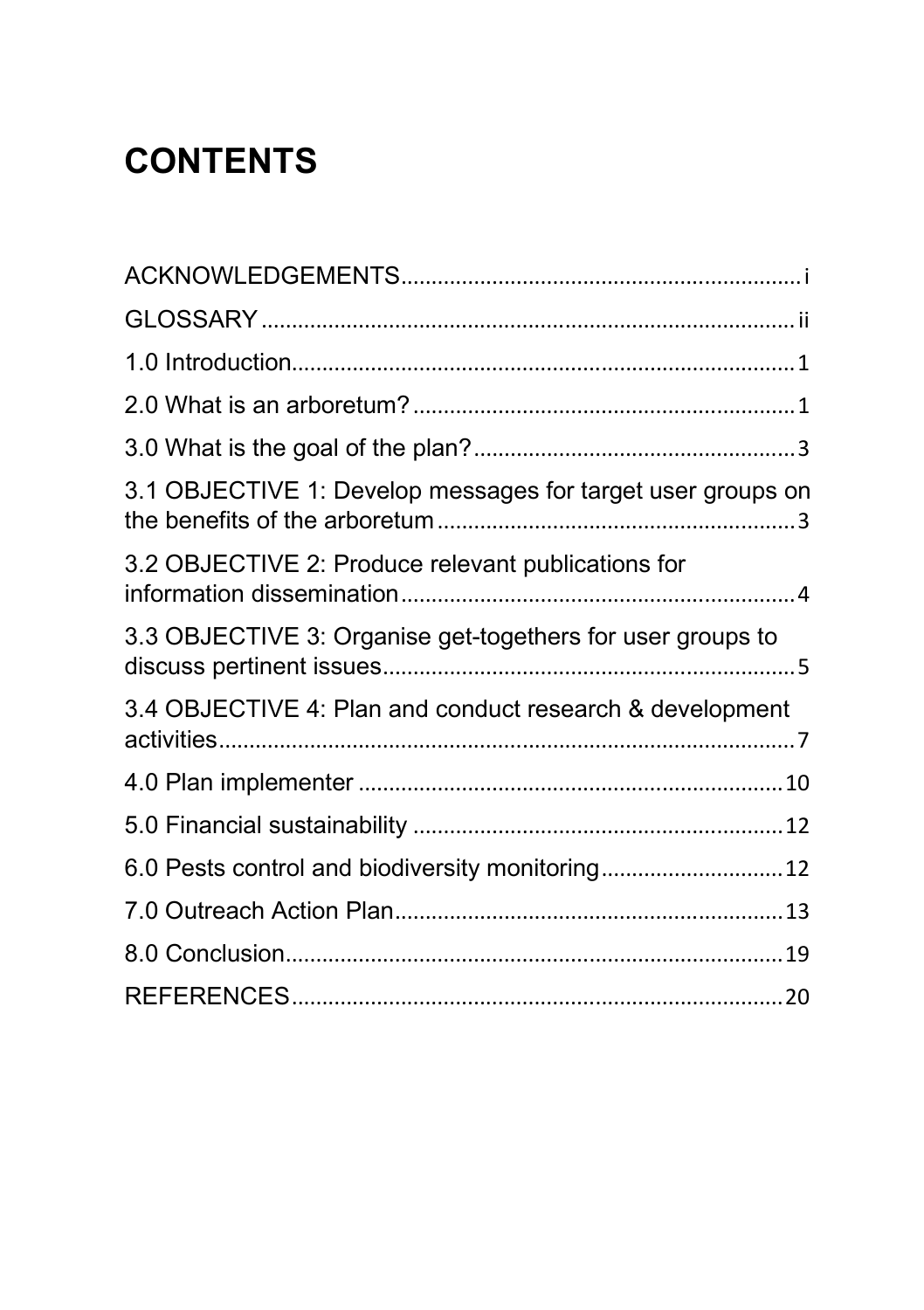### **ACKNOWLEDGEMENTS**

The 'Outreach Action Plan of the *Aquilaria malaccensis* Arboretum 2022–2031: An Early Concept' was one of the publications produced from the project 'Establishment of Arboreta and Strengthening Institutional Network for the Conservation of *Aquilaria malaccensis* in Peninsular Malaysia' funded by the European Union through the CITES Tree Species Programme.

The authors would like to thank several researchers behind the production of the 'Conservation Action Plan For The Threatened Agarwood Species *Aquilaria malaccensis* (Thymelaeaceae) In Peninsular Malaysia', which had served as the backbone of this document; Dr. Lee Soon Leong, Nurul Farhanah Zakaria, Dr. Tnah Lee Hong, Dr. Lee Chai Ting, Dr. Ng Chin Hong, and Dr. Kevin Ng Kit Siong.

We would like to express our gratitude to the CITES Secretariat, especially to Dr. Haruko Okusu (Chief, Outreach and Projects Unit), Dr. Milena Sosa Schmidt (CITES Tree Species Programme Coordinator), and Mr. Thang Hooi Chiew (Regional Coordinator for Asia) for their tireless guidance in making the project a success. Also, to Siti Fariezza Khairi Thaw who assisted in the book typesetting, and all the project team members.

Lastly, we thank the Ministry of Energy and Natural Resources of Malaysia for their continuous support in the project, both administratively and financially.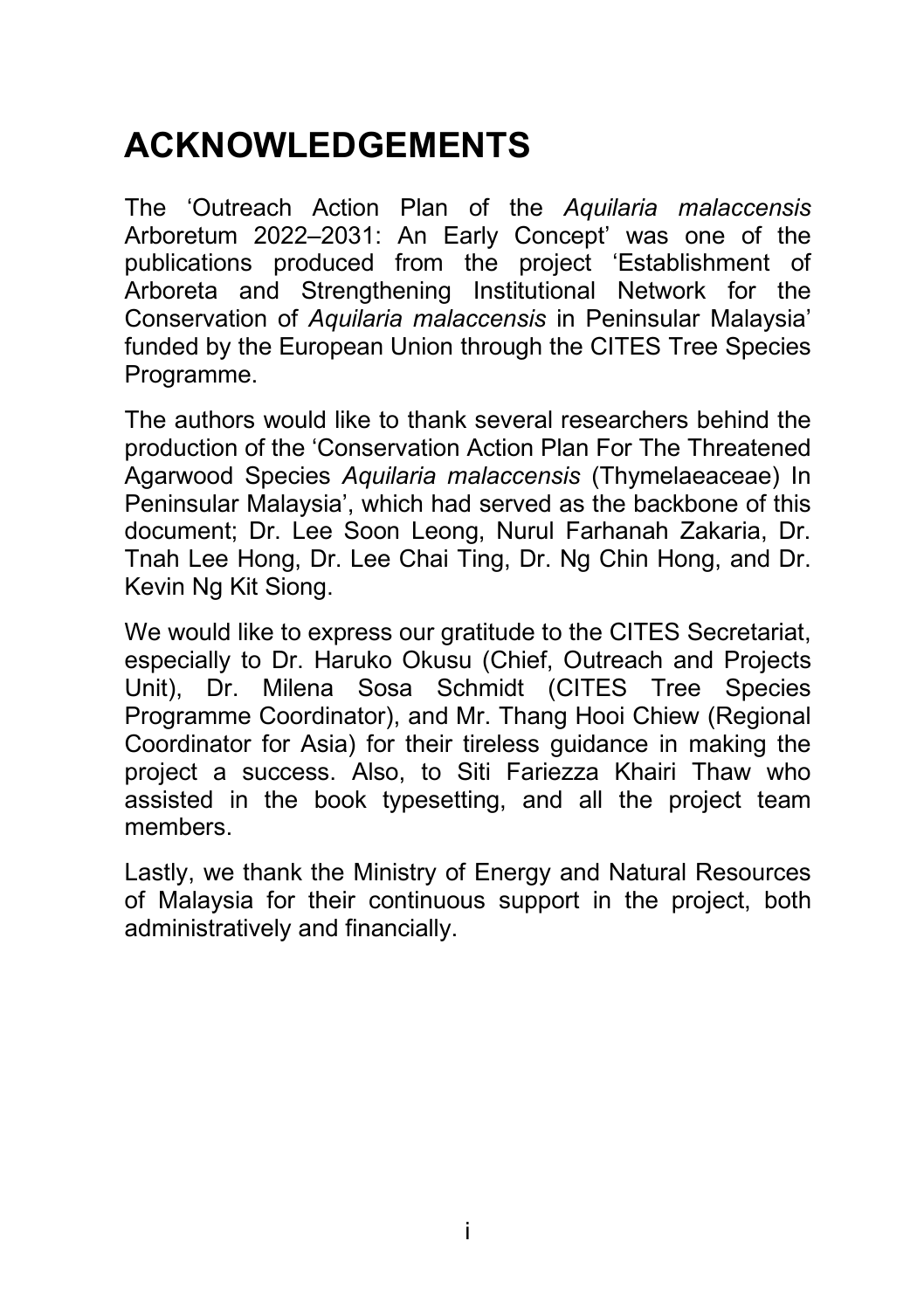## **GLOSSARY**

*karas*- Local name for the tree species *Aquilaria malaccensis*. Occasionally, the term is also used to refer to other species from the same genus.

*gaharu*- The resin produced by *Aquilaria* species as a result of chemical interactions between the tree and foreign particles that entered the tree.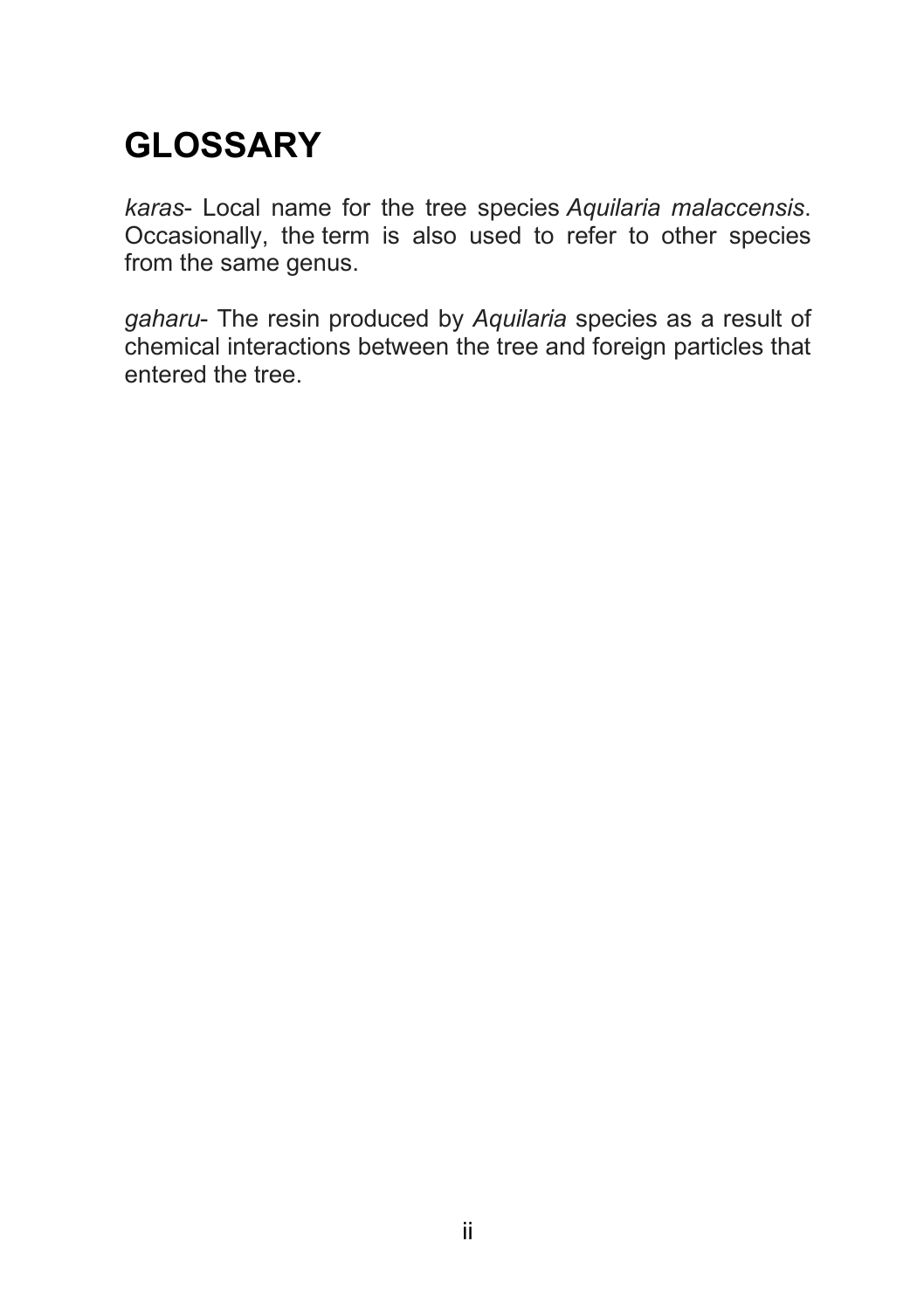#### **1.0 Introduction**

The Outreach Action Plan of the *Aquilaria malaccensis* Arboretum 2022‒2031: An Early Concept, was developed to enlighten various potential groups of users on the functions and benefits of the arboretum. This publication is an output from the project 'Establishment of Arboreta and Strengthening Institutional Network for the Conservation of *Aquilaria malaccensis* in Peninsular Malaysia', which was a project under the CITES Tree Species Programme funded by the European Union.

#### **2.0 What is an arboretum?**

An arboretum is an area set aside to grow and display different kinds of worthy ornamental trees, shrubs, vines and other plants. Arboretum has a scheduled maintenance plan and plants have proper record keeping and labels for reference (Wyman 1960). While it is possible to have as many plant species from each region, it does not necessarily have to include all, nor is it necessarily to have a formal planting arrangement in it. Richmond (1971) regarded an arboretum as "an institution which develops and administers collections of trees and shrubs, arranged in aesthetic harmony with the surrounding landscape, and which conduct programmes based upon these collections for the purposes of public service, education, and research".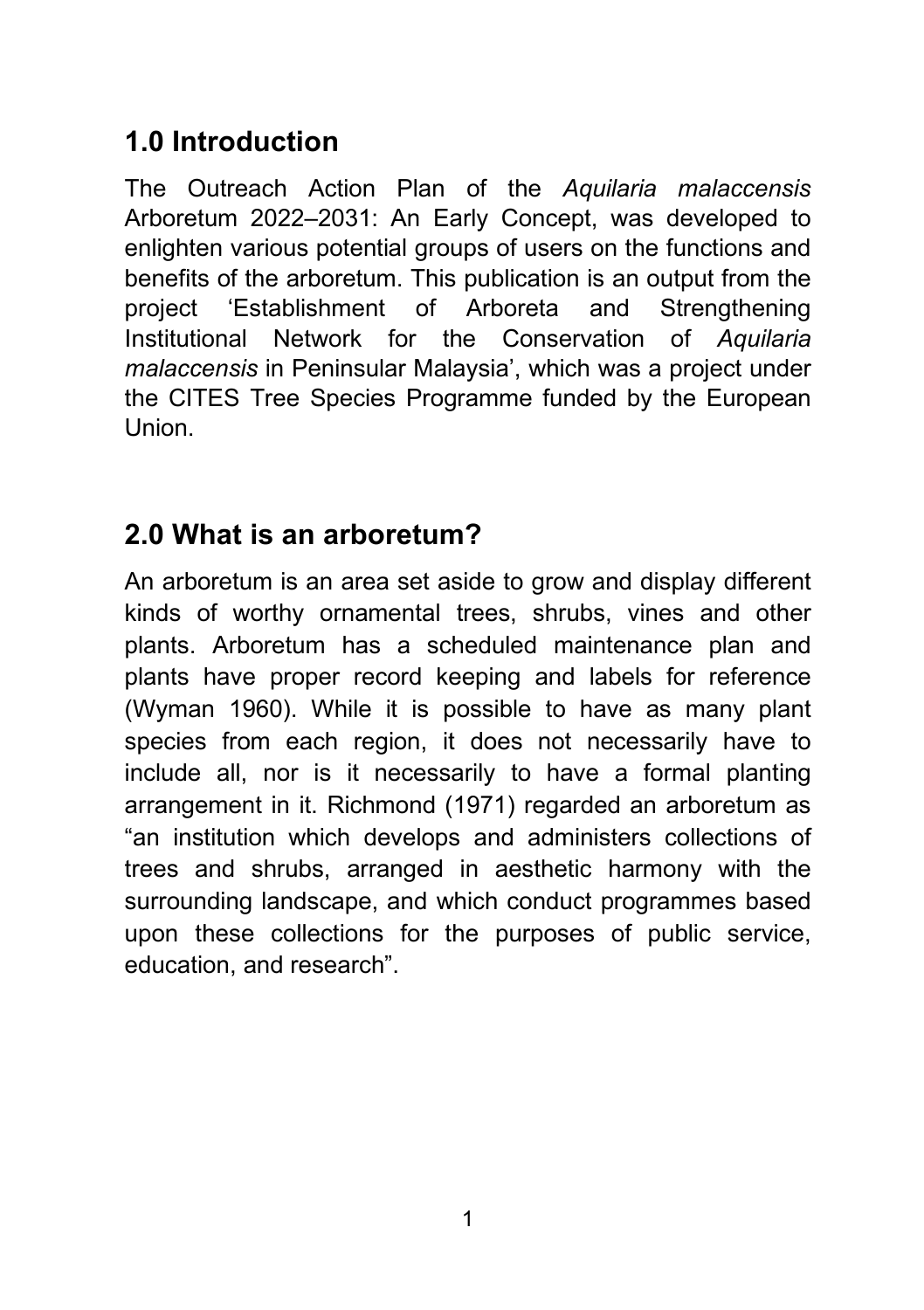

The Pahang arboretum established in 2021. Photo: Siti Fariezza Khairi Thaw.



The Selangor arboretum established in 2022. Photo: Lau Kah Hoo.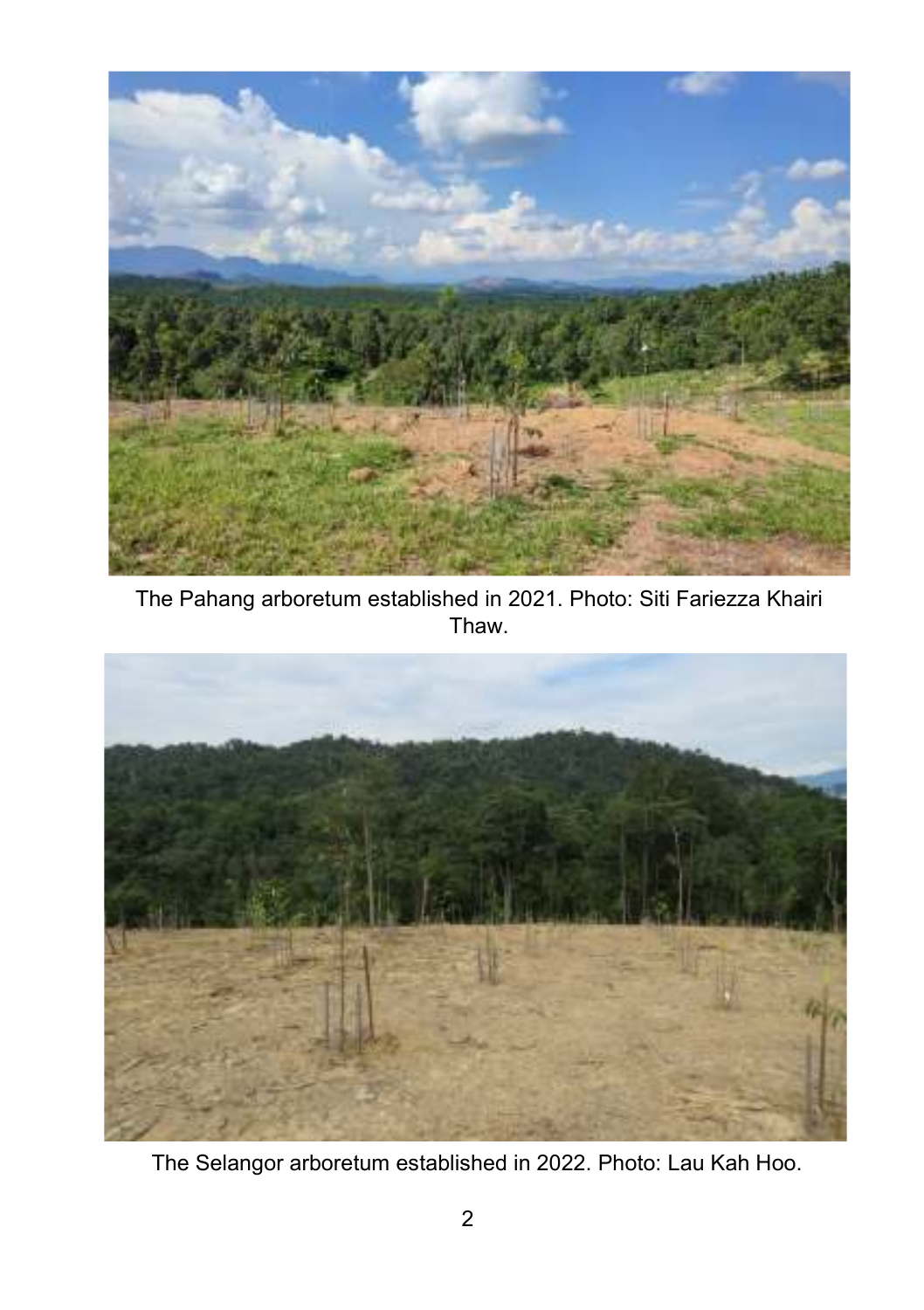### **3.0 What is the goal of the plan?**

The goal of the plan is to provide user groups with adequate information on the functions and benefits of the arboretum. This is to ensure the users are informed and able to participate in the arboretum activities.

The goal aligns with the Conservation Action Plan For The Threatened Agarwood Species *Aquilaria malaccensis* (Thymelaeaceae) In Peninsular Malaysia 2016 (CAP) publication (Chua *et al.* 2016), which comprises six objectives with each specifying several actions outlining management and conservation measures. The specific actions are placed under two of the four relevant objectives of this Plan. These are in preparation to bring research and conservation into light, and to become a platform for knowledge sharing, plant material source, communication, education and public offerings.

#### **3.1 OBJECTIVE 1: Develop messages for target user groups on the benefits of the arboretum**

Several user groups have been identified who could benefit and/or take part in activities derived from the established arboretum:

- Researchers;
- Forest managers;
- Policy-makers;
- Plantation owners: and
- General public.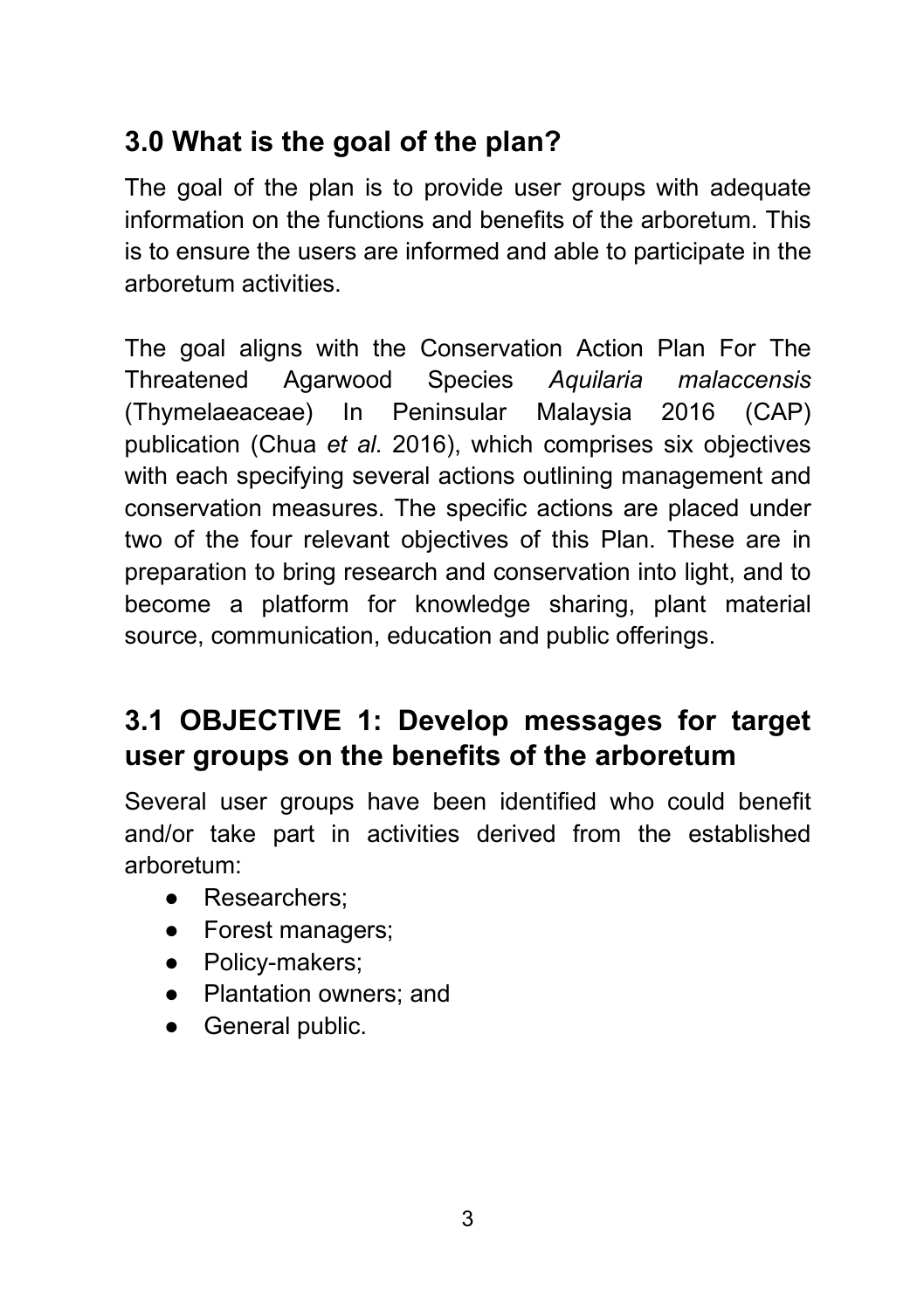

Stakeholders dialogue held in 2015 to gather feedback for the development of the Conservation Action Plan For The Threatened Agarwood Species *Aquilaria malaccensis* (Thymelaeaceae) In Peninsular Malaysia. Photo: Kevin Ng Kit Siong.

Each of the user groups has its own needs, and hence the messages will need to be properly defined and tailored to fit the needs and focus of each group. Also, as a means to deepen relationships among current user groups and establish new and diverse connections.

#### **3.2 OBJECTIVE 2: Produce relevant publications for information dissemination**

Publications such as semi-technical and general type articles are useful especially to the fifth user group (General public) who may not have an adequate background in biology. These include leaflets, brochures or any other promotional forms of media print. For the other four user groups (Researchers, Forest managers, Policy-makers, and Plantation owners), more technical write-ups are appropriate such as books, journal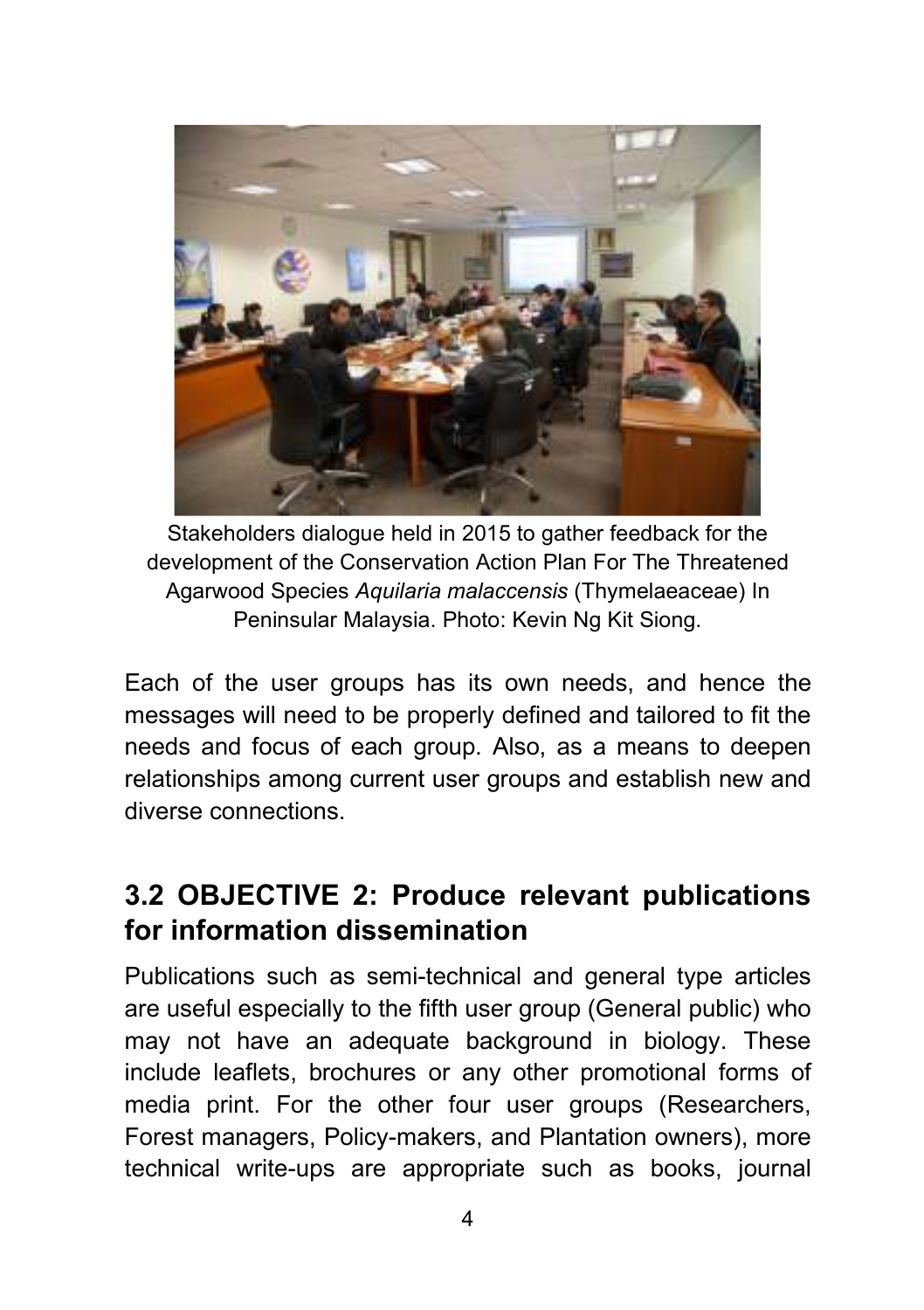articles and technical bulletins. Notwithstanding that, users of the arboretum can also publish their activities and share them with the community. In order to increase access and impact of such publications, suitable communication platforms and displays need to be available in public areas of FRIM and at the arboretum itself. Broadcasting the updates and other news such as research findings generated from the arboretum is an effective approach to widen the sphere of the audience.



Conservation Action Plan For The Threatened Agarwood Species *Aquilaria malaccensis* (Thymelaeaceae) In Peninsular Malaysia, and two more documents produced in 2016. Photo: Lau Kah Hoo.

#### **3.3 OBJECTIVE 3: Organise get-togethers for user groups to discuss pertinent issues**

Under Objective 3, four Actions outlined in Chua *et al.* (2016) were taken up to be further elaborate here (Table 1). The first is **Action 2.1.5:** Determine the period for the collection of planting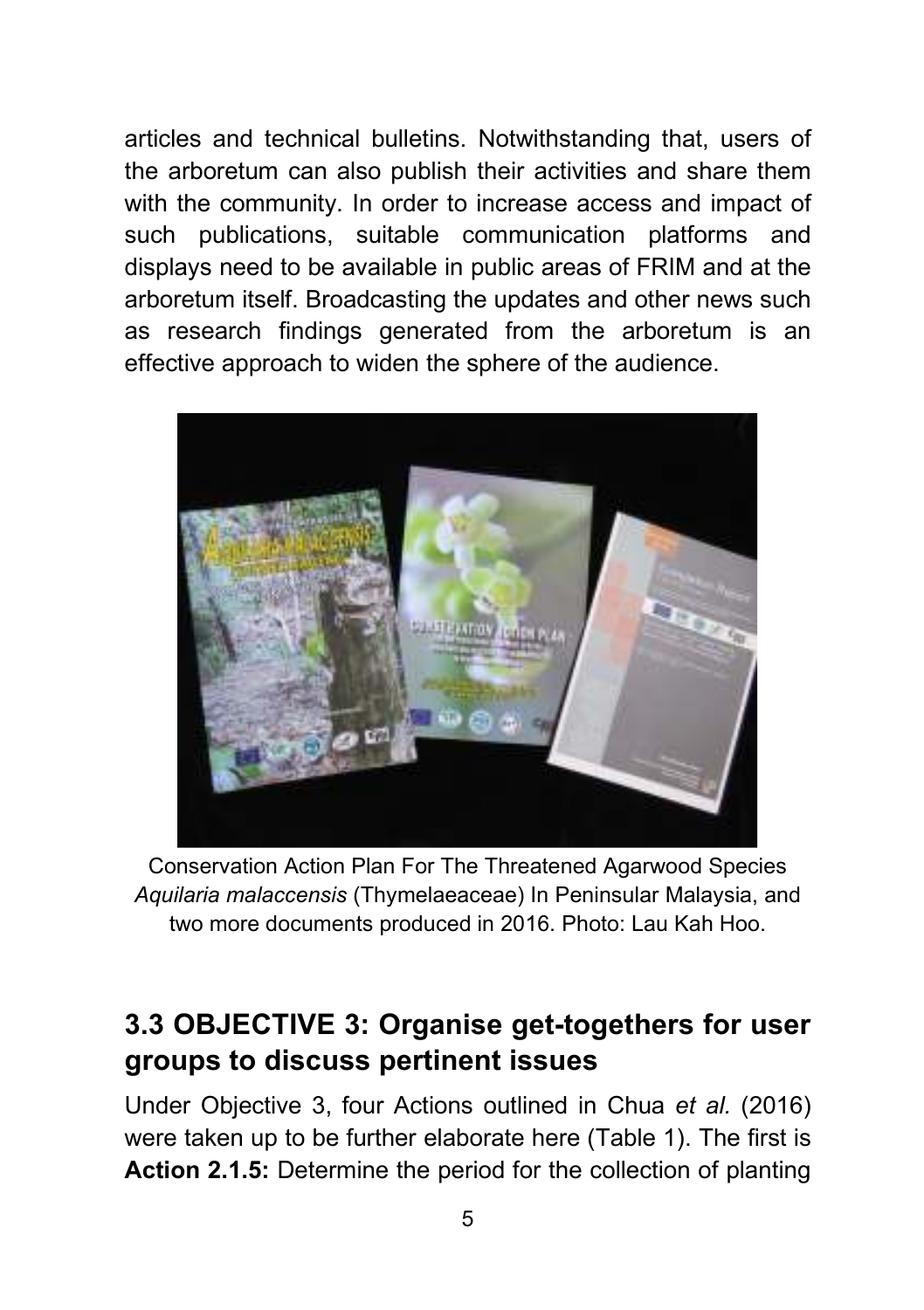stocks; which aims to identify flowering and fruiting seasons of the *A. malaccensis* and subsequently the germination period in order to determine optimum seeds/seedlings collecting time. As more planting stocks are gathered, these materials could be distributed to interested parties under **Action 3.1.2:** Encourage local communities to designate trees in their villages/farms as gene banks. The Plan encourages the use of native agarwood species to be planted instead of introduced species. As more gene banks are established, either through new or existing farms or through home gardens, the species could be saved from the risk of extinction (Saikia & Khan 2012). Under **Action 6.1.8:** Strengthen networking between relevant state and federal agencies, including the sharing of data, is where formal discussions between government agencies could be initiated. This could be a platform where conservation issues for the species could be discussed, and if needed solution findings. Local communities could benefit from the arboretum through **Action 6.1.9:** Conduct Communication, Education and Public Awareness (CEPA) programmes particularly for local communities. This can be achieved through the organisation of various learning activities specifically for children, adults and educators. Programmes for volunteers or interns can be developed to meet specific objectives. Joint ventures and collaborations with community groups and other institutions are a good start. This can include both onsite (e.g. tree characters learning, phenology) and offsite (e.g. class teaching, virtual tour) arboretum programmes. Harum & Moestrup (2014) included, among others, the arboretum as a place for recreation, wildlife habitat, the city's green lung, and provides aesthetic value to the surrounding environment. Green area for therapeutic purposes has of late evolved into a popular trend and the benefit gained from 'forest bathing' is tremendous (Wen *et al.* 2019).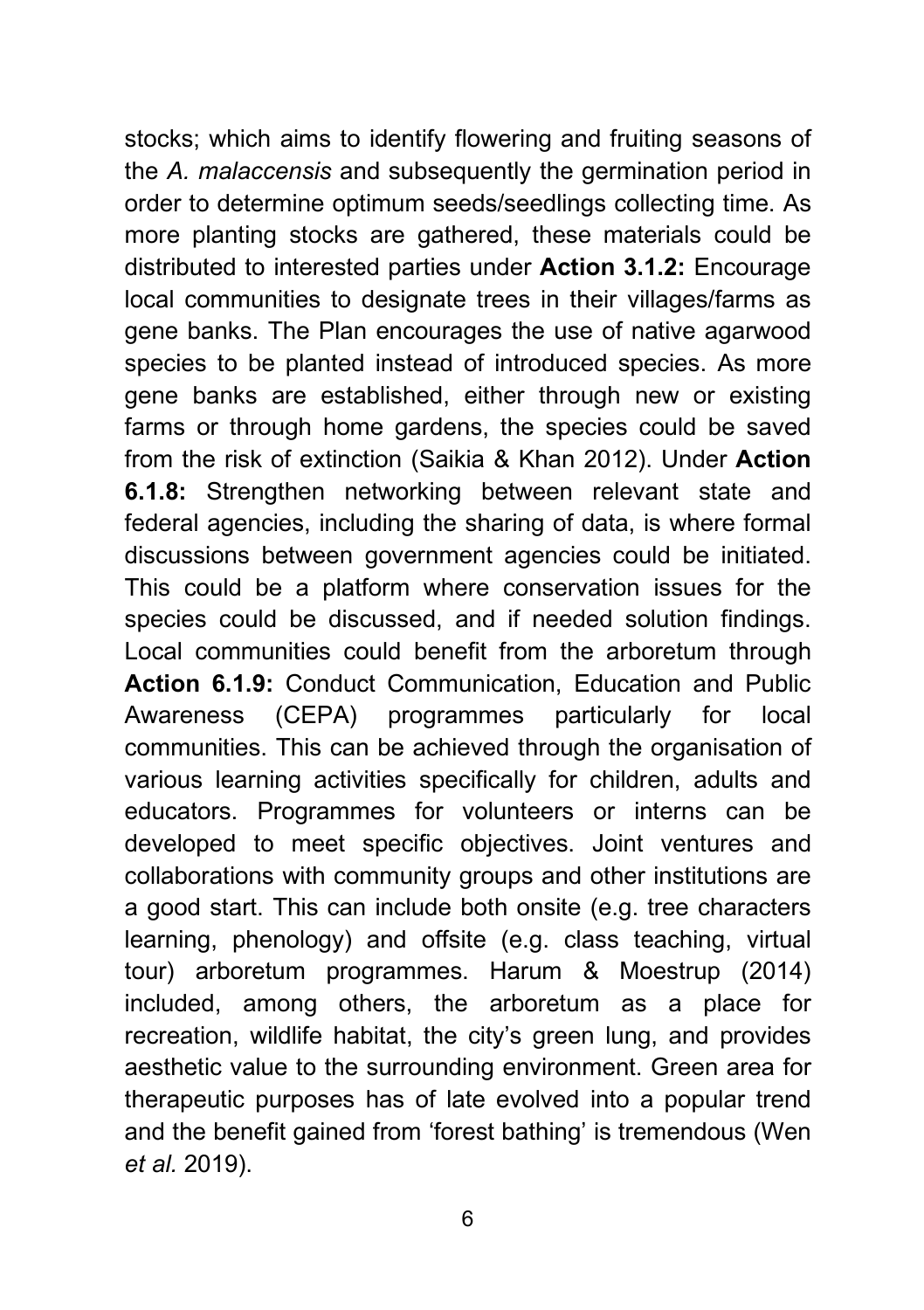

A field trip was organised to collect seedlings of *Aquilaria malaccensis* in 2019. Photo: Lau Kah Hoo.

#### **3.4 OBJECTIVE 4: Plan and conduct research & development activities**

Formal scientific research and development activities are included here. To achieve this objective, participation from other agencies, academic institutions and experts is highly anticipated and crucial. Under Objective 4, six Actions outlined in Chua *et al.* (2016) are seen to be potentially realized and achieved (Table 1). First is **Action 4.1.2:** Designate and establish suitable areas in relevant states as *karas* arboretum to support gene banks, which is well on track with the establishment of two arboreta, one each in the states of Pahang and Selangor, between the years 2021 and 2022. Nevertheless, more arboreta can be established in other states depending on sites and funds availability. The main objective of the arboretum is to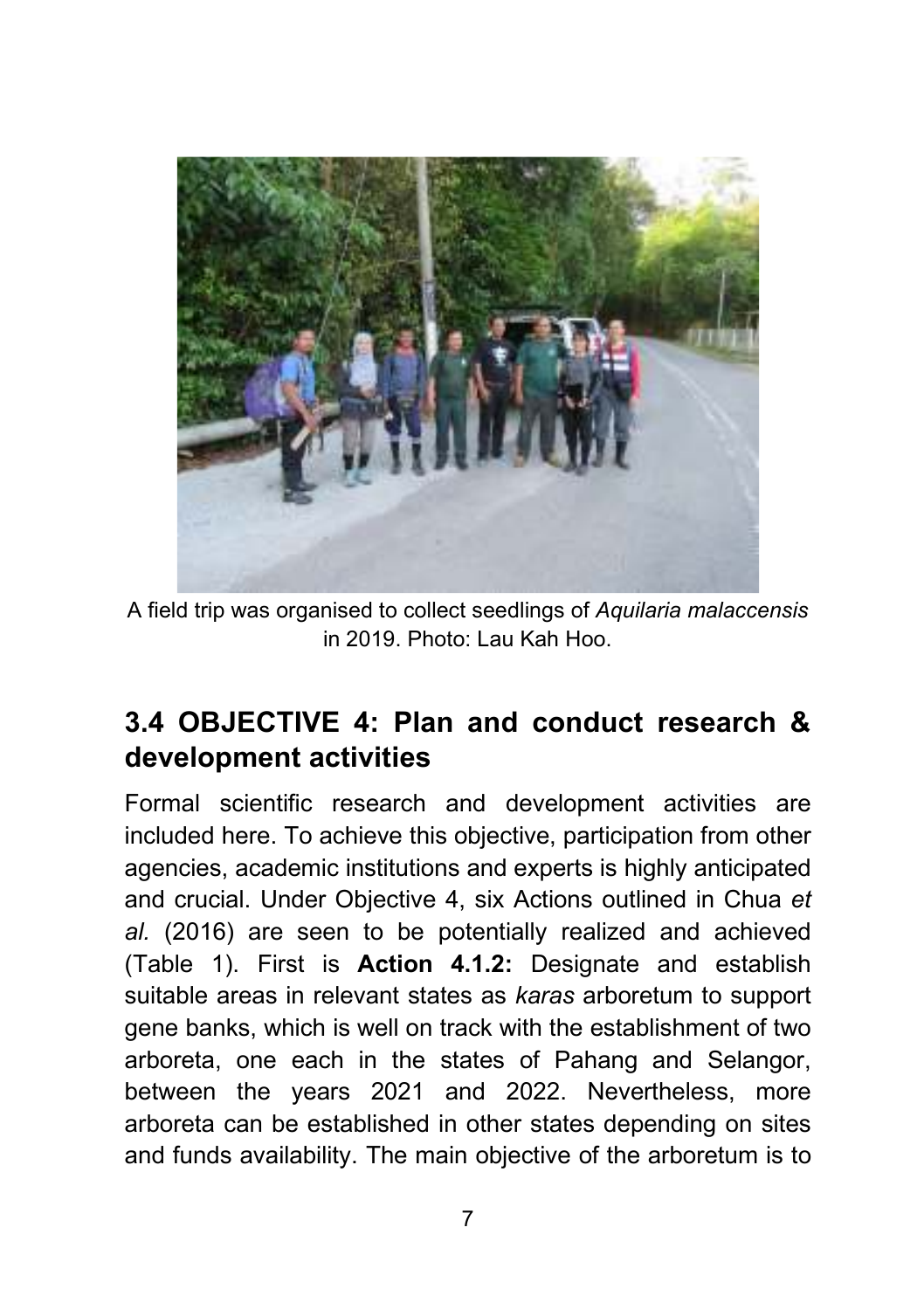conserve the genetic diversity of *A. malaccensis* but as time goes by, more research can be conducted when the trees have been established. As the seedlings used in the arboretum originated from nine different populations, association studies and provenance trials can be carried out. At the molecular level, tree genomic study can be used to expand the genetic application such as identifying resistant and growth genes and verifying genetic contamination. Develop long-term tree improvement programmes under **Action 4.2.1:** Conduct selection and breeding programmes using the above gene banks to enhance the quality of planting materials is important in preparing agarwood as a commodity species in the future. Cost is an important element that needs to be factored in largescale planting, and hence **Action 3.1.3:** Develop effective and cheap propagation techniques, including a protocol to record the origin of stocks, to increase availability of planting stocks, and **Action 3.1.4:** Develop appropriate agronomic practices at plantation/farm level help in paving a clear direction towards achieving a reduced long-term expenses goal. As such, the established arboreta will function as an experimental site to improve propagation techniques. A feature that could add value to the chain-of-custody is to develop a certification system. This falls under **Action 3.1.5:** Certify the quality of planting stocks through registration or certification mechanism. Important aspects to be incorporated are the origin of the seedlings, type of materials collected (seed or seedling) and date of collection. With all these in order, **Action 4.2.2:** Investigate the potential production of *gaharu* at plantation scale and related costs and benefits could be implemented to study the species' prospect as a commodity species.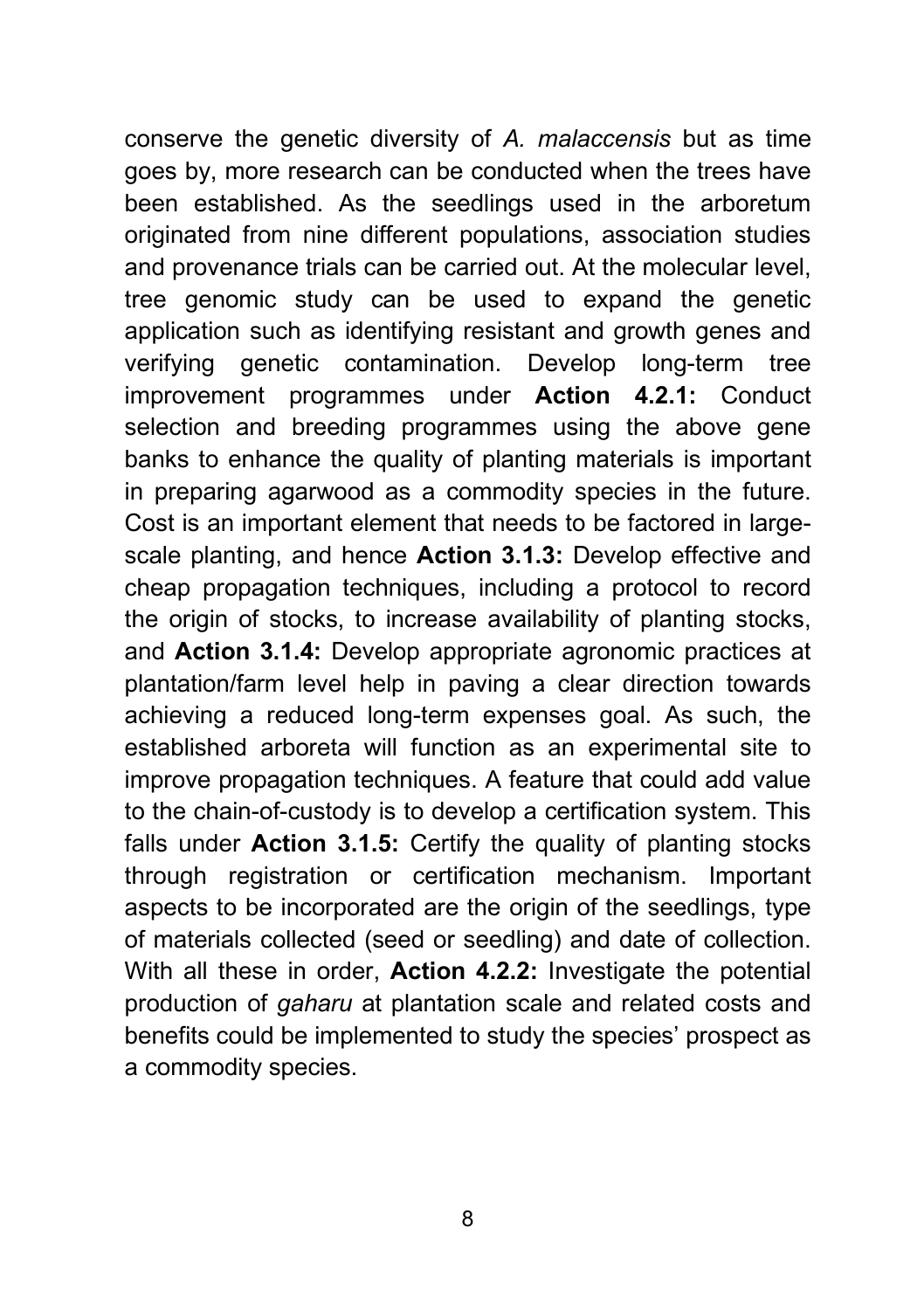

An intern helped with segregating flowers collected from seed traps placed under mother trees of *Aquilaria malaccensis*. Photo: Lau Kah Hoo.

| Table 1. Summary of Actions from Chua et al. (2016) as applied |  |
|----------------------------------------------------------------|--|
| in the Plan.                                                   |  |

| <b>Actions</b> | <b>Descriptions</b>                                                                                                                                              | Plan<br><b>Objectives</b> |
|----------------|------------------------------------------------------------------------------------------------------------------------------------------------------------------|---------------------------|
| 2.1.5          | Determine the period for the collection<br>of planting stocks                                                                                                    | 3                         |
| 3.1.2          | Encourage local communities to<br>designate trees in their villages/farms<br>as gene banks                                                                       | 3                         |
| 3.1.3          | Develop effective and cheap<br>propagation techniques, including a<br>protocol to record the origin of stocks,<br>to increase availability of planting<br>stocks | 4                         |
| 3.1.4          | Develop appropriate agronomic<br>practices at plantation/farm level                                                                                              | Δ                         |
| 3.1.5          | Certify the quality of planting stocks<br>through registration or certification<br>mechanism                                                                     | 4                         |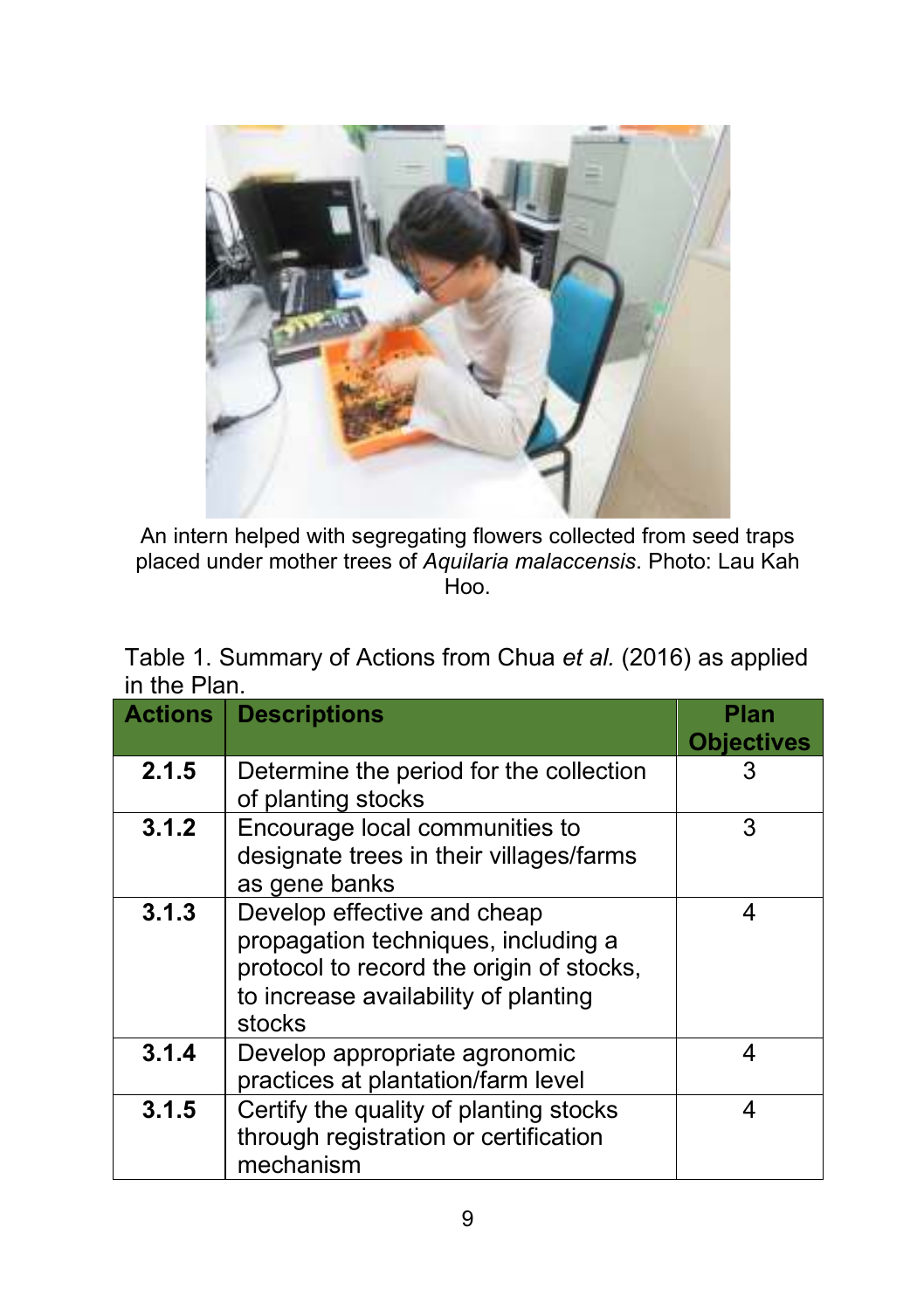| <b>Actions</b> | <b>Descriptions</b>                      | Plan              |
|----------------|------------------------------------------|-------------------|
|                |                                          | <b>Objectives</b> |
| 4.1.2          | Designate and establish suitable areas   |                   |
|                | in relevant states as karas arboretum to |                   |
|                | support gene banks                       |                   |
| 4.2.1          | Conduct selection and breeding           | 4                 |
|                | programmes using the above gene          |                   |
|                | banks to enhance the quality of planting |                   |
|                | materials                                |                   |
| 4.2.2          | Investigate the potential production of  | 4                 |
|                | gaharu at plantation scale and related   |                   |
|                | costs and benefits                       |                   |
| 6.1.8          | Strengthen networking between            | 3                 |
|                | relevant state and federal agencies,     |                   |
|                | including the sharing of data            |                   |
| 6.1.9          | <b>Conduct CEPA programmes</b>           | 3                 |
|                | particularly for local communities       |                   |

#### **4.0 Plan implementer**

The successful implementation of the Plan can only be achieved through participation from various agencies and stakeholders. As the implementers could also be the users, the give and take concept is key to a sustainable and long-term plan. These groups of implementers and users are not subjected to only a specific objective, but interchangeably (Figure 1).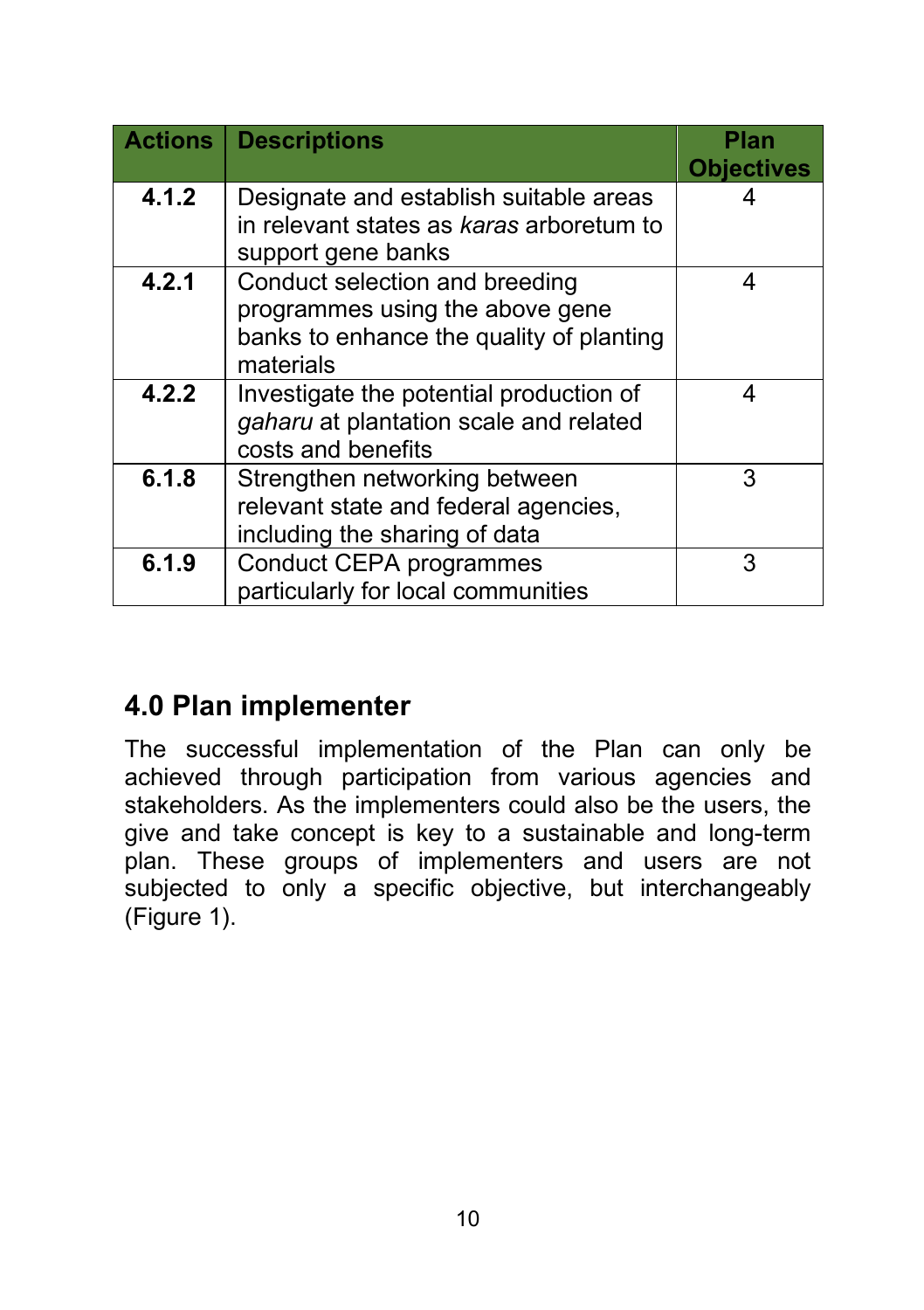

Figure 1. The implementers and users of the plan work in a cycle and are not restricted to only one objective.

Researchers: Forest Research Institute Malaysia (FRIM), universities, Non-Governmental Organisations (NGOs) Forest managers: Forestry Department of Peninsular Malaysia (FDPM), state forestry departments Policy-makers: Malaysian Timber Industry Board (MTIB), various ministries Plantation owners: Government or private plantation owners

Public: Individuals or companies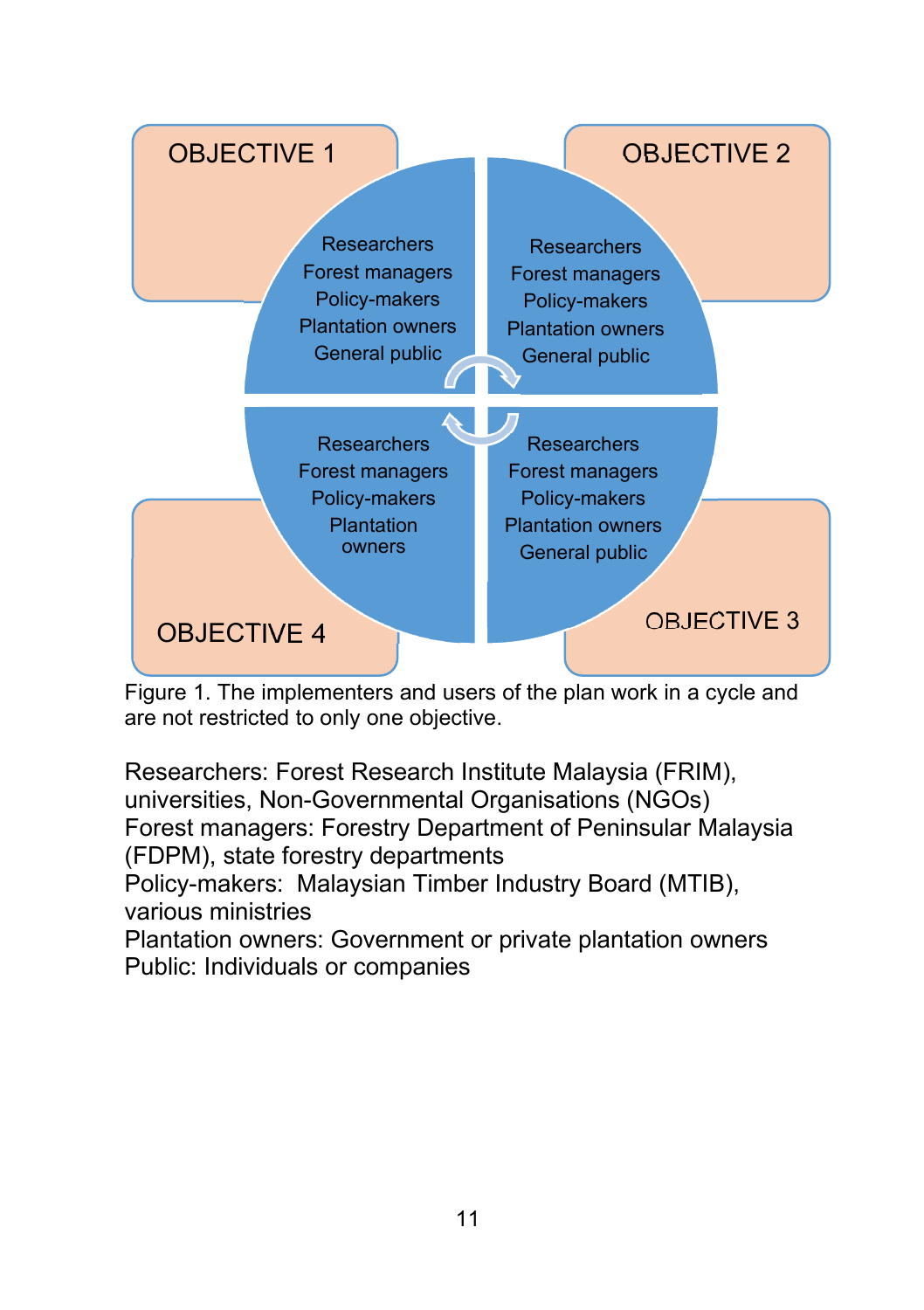#### **5.0 Financial sustainability**

To ensure the sustainability of the arboretum it is paramount to know its huge benefits. New funding opportunities need to be continuously explored to sustain the arboretum, either from foreign or local funding agencies. New research grants have to be assessed periodically to secure adequate funding to conduct various research activities. While larger grants are needed for research and development, it is also important to establish appropriate smaller funding plans for infrastructure improvements as well as for ongoing repair and maintenance expenses.

#### **6.0 Pests control and biodiversity monitoring**

The best approach for controlling pests is through Integrated Pest Management (IPM). The idea of IPM in this context includes controlling pests mechanically and naturally, without the use of pesticides. As such, we promote the principle of working with the Mother's Nature web of life to control pest outbreaks. The use of fertilizers is also not encouraged, as the ultimate objective of the arboretum is to test the tree's performance from different regions. Invasiveness from surrounding plants is monitored to prevent outbreaks through monthly inspections. Being an outcrossing species, the presence of pollinators is a critical part of the *A. malaccensis* reproductive cycle. As such, the site's faunal composition is a key resource and visceral component of a healthy arboretum. Nevertheless, small mammals such as squirrels and macaques have been recorded in natural forests to have disturbed the flowering and fruiting process.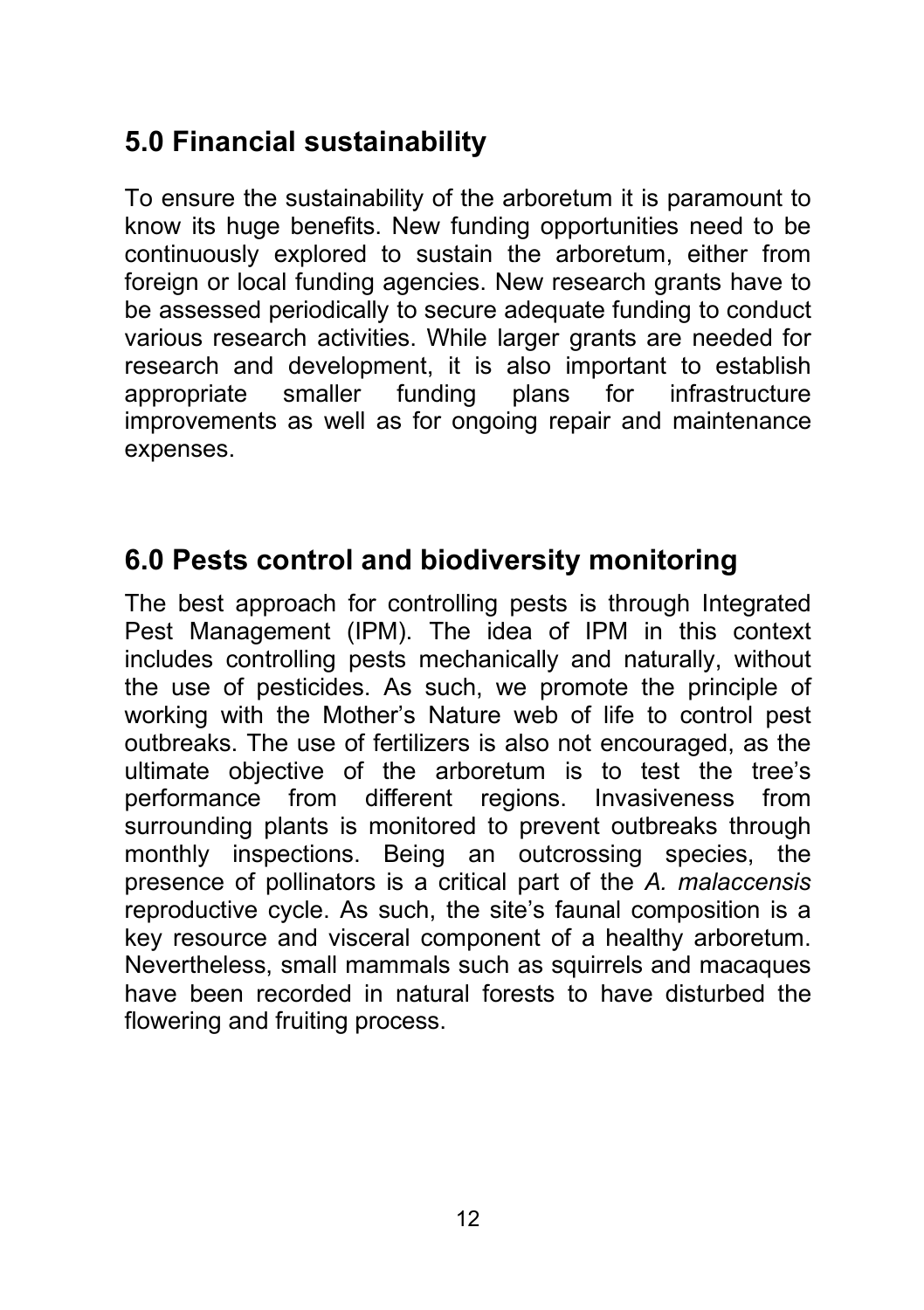

Squirrel from the species *Callosciurus prevostii* has been recorded to prey on *Aquilaria malaccensis* fruits. Photo Lau Kah Hoo.

#### **7.0 Outreach Action Plan**

The proposed objectives, activities and timeline in the Outreach Action Plan are given in Table 2. The proposed timeline is from 2022 until 2031 over a duration of 10 years taking into consideration the estimated growth rate of the newly planted *A. malaccensis* seedlings to reach maturity in their fifth year (Chua *et al.* 2016; Lok & Yahya 2016). Although expected to go beyond 2025, the plan is in line with the National Policy on Biological Diversity 2016–2025 Target 1 of Goal 1: By 2025, more Malaysians are aware of the values of biodiversity and the steps they can take to conserve and use it sustainably; Target 2 of Goal 1: By 2025, the contributions of indigenous peoples and local communities, civil society and the private sector to the conservation and sustainable utilization of biodiversity have increased significantly; and Target 9 of Goal 3: By 2025, the extinction of known threatened species has been prevented and their conservation status has been improved and sustained. The plan itself is dynamic in nature and the activities, timelines and their implementation are to be reviewed over time.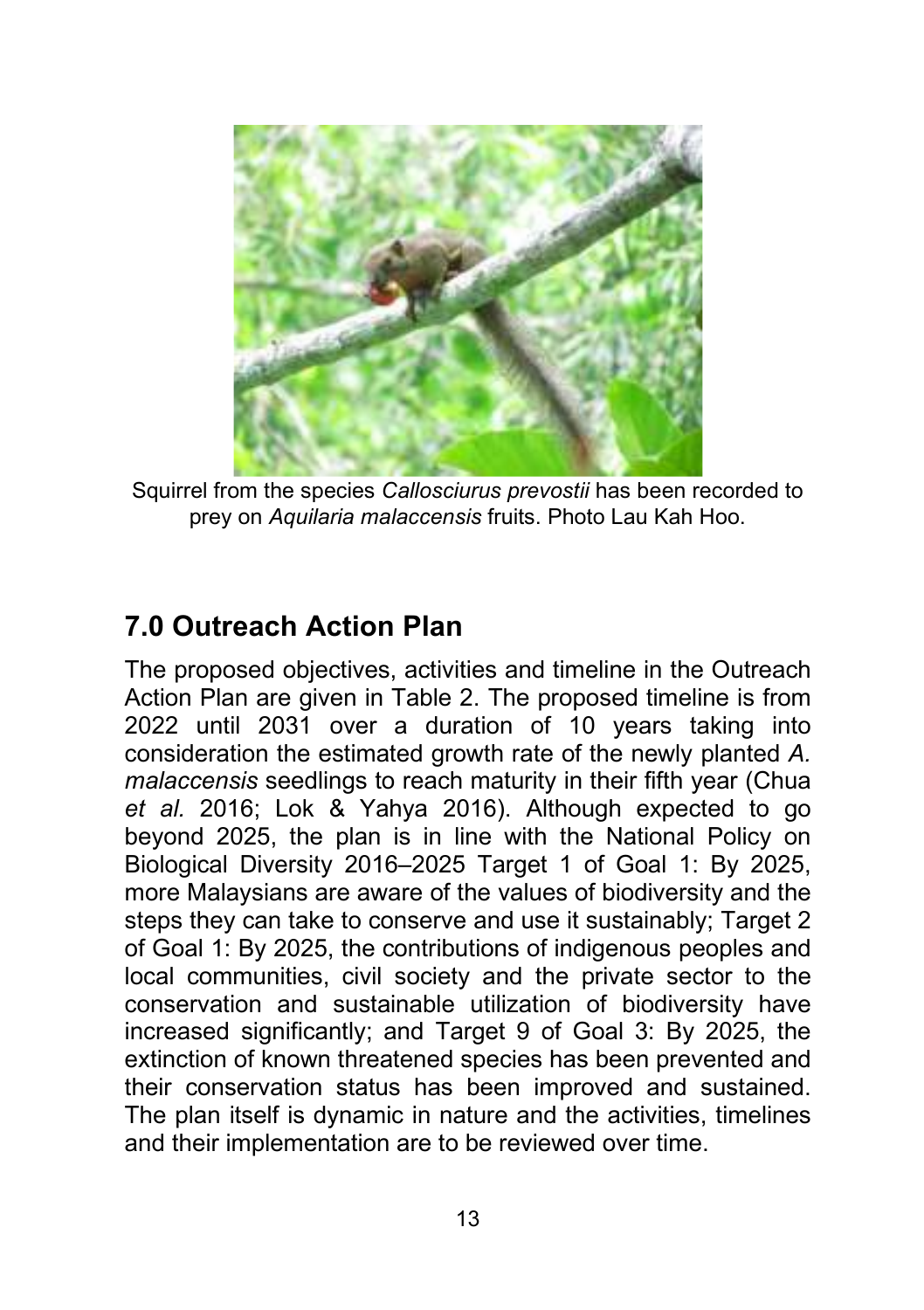|                    |                 |      | <b>Timeline</b><br>2025<br>2023<br>2024<br>2026<br>2028<br>2029<br>2030<br>2027 |  |  |  |  |  |      |
|--------------------|-----------------|------|---------------------------------------------------------------------------------|--|--|--|--|--|------|
| <b>Objective</b>   | <b>Activity</b> | 2022 |                                                                                 |  |  |  |  |  | 2031 |
| <b>Objective 1</b> |                 |      |                                                                                 |  |  |  |  |  |      |
| <b>Develop</b>     | Identify user   |      |                                                                                 |  |  |  |  |  |      |
| messages for       | groups who      |      |                                                                                 |  |  |  |  |  |      |
| target user        | can benefit     |      |                                                                                 |  |  |  |  |  |      |
| groups on the      | from the        |      |                                                                                 |  |  |  |  |  |      |
| benefits of the    | arboretum       |      |                                                                                 |  |  |  |  |  |      |
| arboretum          |                 |      |                                                                                 |  |  |  |  |  |      |
|                    | Define specific |      |                                                                                 |  |  |  |  |  |      |
|                    | messages for    |      |                                                                                 |  |  |  |  |  |      |
|                    | each user       |      |                                                                                 |  |  |  |  |  |      |
|                    | group           |      |                                                                                 |  |  |  |  |  |      |
| <b>Objective 2</b> |                 |      |                                                                                 |  |  |  |  |  |      |
| <b>Produce</b>     | Publish         |      |                                                                                 |  |  |  |  |  |      |
| relevant           | technical       |      |                                                                                 |  |  |  |  |  |      |
| publications       | publication     |      |                                                                                 |  |  |  |  |  |      |
| for information    |                 |      |                                                                                 |  |  |  |  |  |      |
| dissemination      |                 |      |                                                                                 |  |  |  |  |  |      |
|                    | Publish journal |      |                                                                                 |  |  |  |  |  |      |
|                    | publication     |      |                                                                                 |  |  |  |  |  |      |

#### Table 2. Proposed objectives, activities and timelines in the plan.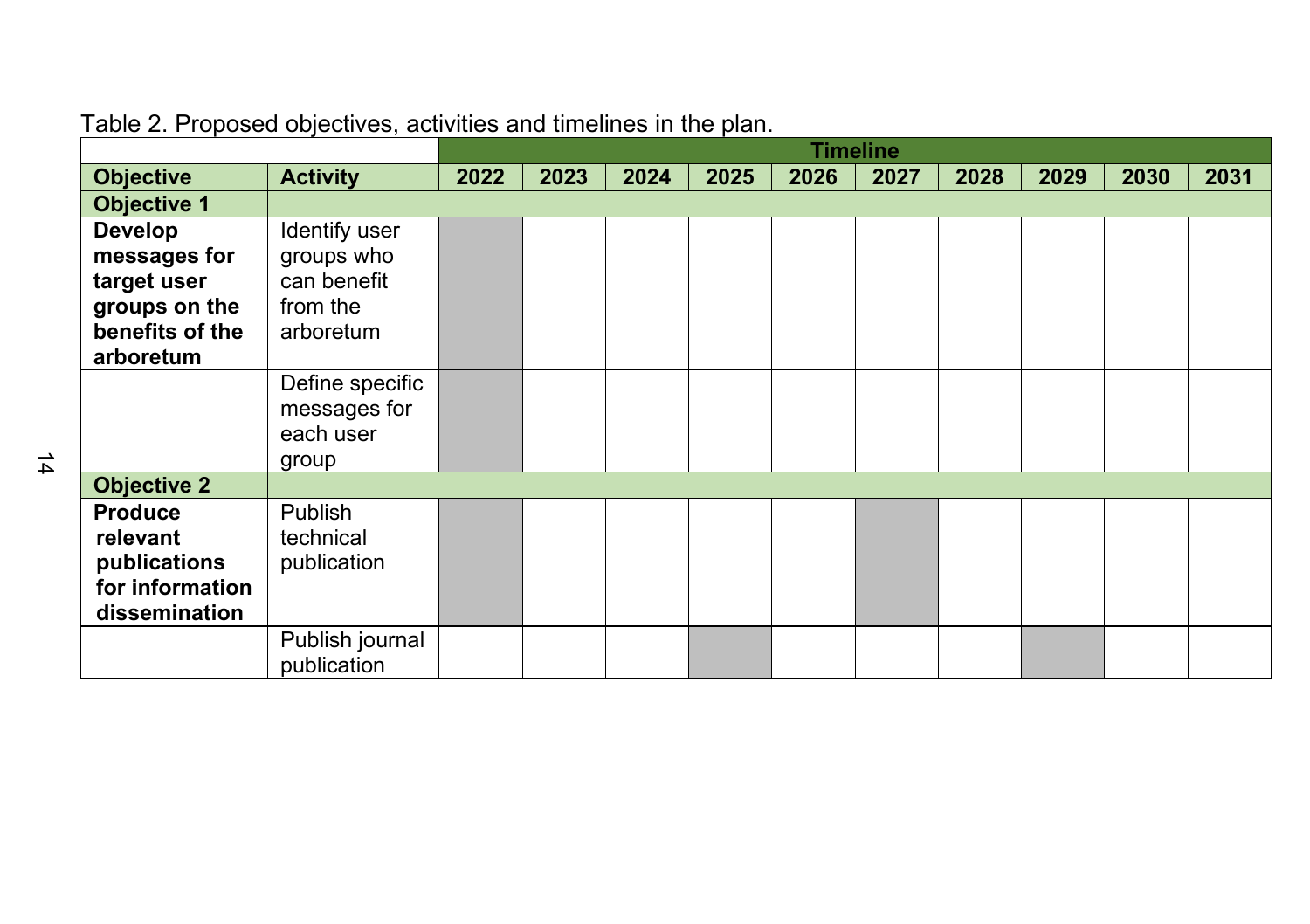|                                                                                           |                                                                                                    |      |      |      |      |      | <b>Timeline</b> |      |      |      |      |
|-------------------------------------------------------------------------------------------|----------------------------------------------------------------------------------------------------|------|------|------|------|------|-----------------|------|------|------|------|
| <b>Objective</b>                                                                          | <b>Activity</b>                                                                                    | 2022 | 2023 | 2024 | 2025 | 2026 | 2027            | 2028 | 2029 | 2030 | 2031 |
| <b>Objective 3</b>                                                                        |                                                                                                    |      |      |      |      |      |                 |      |      |      |      |
| Organise get-<br>togethers for<br>user groups to<br>discuss<br>pertinent<br><b>issues</b> | Phenology<br>monitoring for<br>planting stocks<br>collection                                       |      |      |      |      |      |                 |      |      |      |      |
|                                                                                           | Pests control                                                                                      |      |      |      |      |      |                 |      |      |      |      |
|                                                                                           | and                                                                                                |      |      |      |      |      |                 |      |      |      |      |
|                                                                                           | biodiversity                                                                                       |      |      |      |      |      |                 |      |      |      |      |
|                                                                                           | monitoring                                                                                         |      |      |      |      |      |                 |      |      |      |      |
|                                                                                           | <b>Distribute</b><br>planting stocks<br>to interested<br>individuals for<br>gene banks<br>start-up |      |      |      |      |      |                 |      |      |      |      |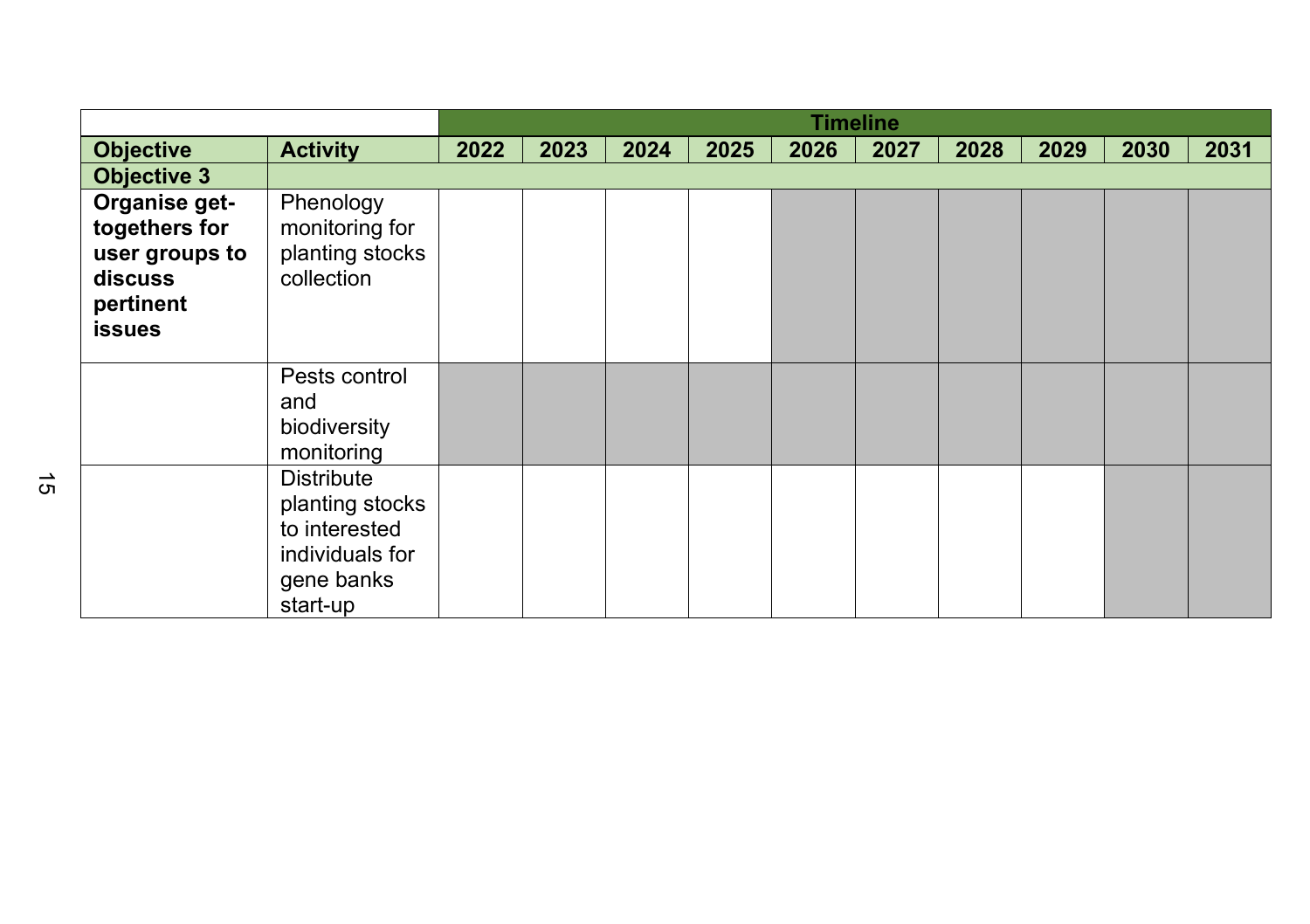|                  |                                                                                                                  |      | <b>Timeline</b><br>2026<br>2023<br>2024<br>2025<br>2027<br>2028<br>2029<br>2030<br>2031 |  |  |  |  |  |  |  |  |
|------------------|------------------------------------------------------------------------------------------------------------------|------|-----------------------------------------------------------------------------------------|--|--|--|--|--|--|--|--|
| <b>Objective</b> | <b>Activity</b>                                                                                                  | 2022 |                                                                                         |  |  |  |  |  |  |  |  |
|                  | Organise<br>meetings with<br>government<br>agencies to<br>discuss<br>conservation<br>and<br>management<br>issues |      |                                                                                         |  |  |  |  |  |  |  |  |
|                  | Organise<br>learning<br>activities<br>specifically for<br>children and<br>adults                                 |      |                                                                                         |  |  |  |  |  |  |  |  |
|                  | Organise<br>learning<br>activities<br>specifically for<br>students and<br>educators                              |      |                                                                                         |  |  |  |  |  |  |  |  |
|                  | Explore new<br>grants and<br>funding<br>opportunities                                                            |      |                                                                                         |  |  |  |  |  |  |  |  |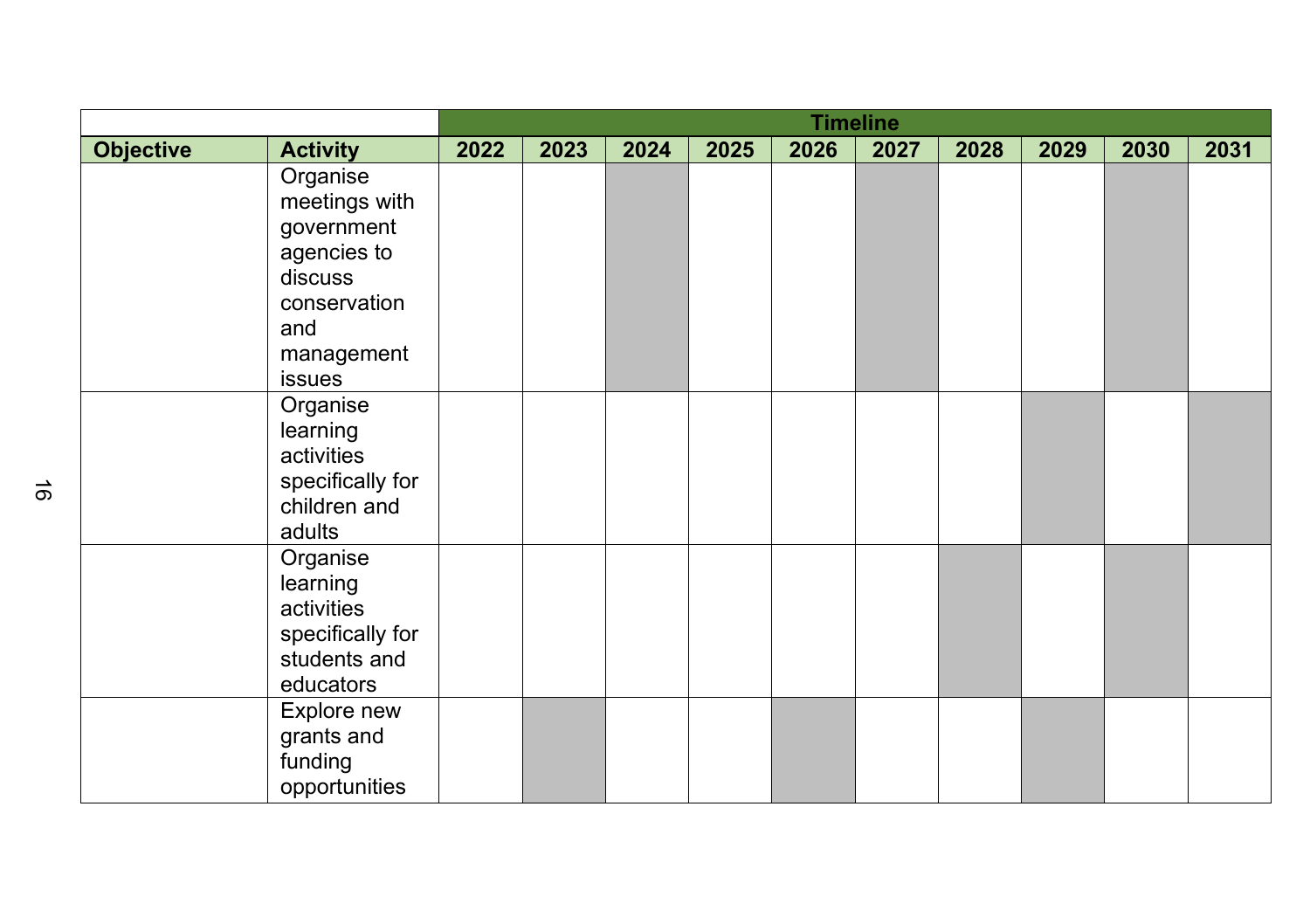|                    |                 |      |      |      |      |      | <b>Timeline</b> |      |      |      |      |
|--------------------|-----------------|------|------|------|------|------|-----------------|------|------|------|------|
| <b>Objective</b>   | <b>Activity</b> | 2022 | 2023 | 2024 | 2025 | 2026 | 2027            | 2028 | 2029 | 2030 | 2031 |
| <b>Objective 4</b> |                 |      |      |      |      |      |                 |      |      |      |      |
| Plan and           | Establish       |      |      |      |      |      |                 |      |      |      |      |
| conduct            | karas           |      |      |      |      |      |                 |      |      |      |      |
| research &         | arboretum to    |      |      |      |      |      |                 |      |      |      |      |
| development        | support gene    |      |      |      |      |      |                 |      |      |      |      |
| activities         | banks           |      |      |      |      |      |                 |      |      |      |      |
|                    | Conduct         |      |      |      |      |      |                 |      |      |      |      |
|                    | selection and   |      |      |      |      |      |                 |      |      |      |      |
|                    | breeding        |      |      |      |      |      |                 |      |      |      |      |
|                    | programmes      |      |      |      |      |      |                 |      |      |      |      |
|                    | Develop         |      |      |      |      |      |                 |      |      |      |      |
|                    | effective,      |      |      |      |      |      |                 |      |      |      |      |
|                    | cheap and       |      |      |      |      |      |                 |      |      |      |      |
|                    | reliable        |      |      |      |      |      |                 |      |      |      |      |
|                    | propagation     |      |      |      |      |      |                 |      |      |      |      |
|                    | technique       |      |      |      |      |      |                 |      |      |      |      |
|                    | Develop         |      |      |      |      |      |                 |      |      |      |      |
|                    | advanced        |      |      |      |      |      |                 |      |      |      |      |
|                    | agronomic       |      |      |      |      |      |                 |      |      |      |      |
|                    | methods at      |      |      |      |      |      |                 |      |      |      |      |
|                    | plantation      |      |      |      |      |      |                 |      |      |      |      |
|                    | level           |      |      |      |      |      |                 |      |      |      |      |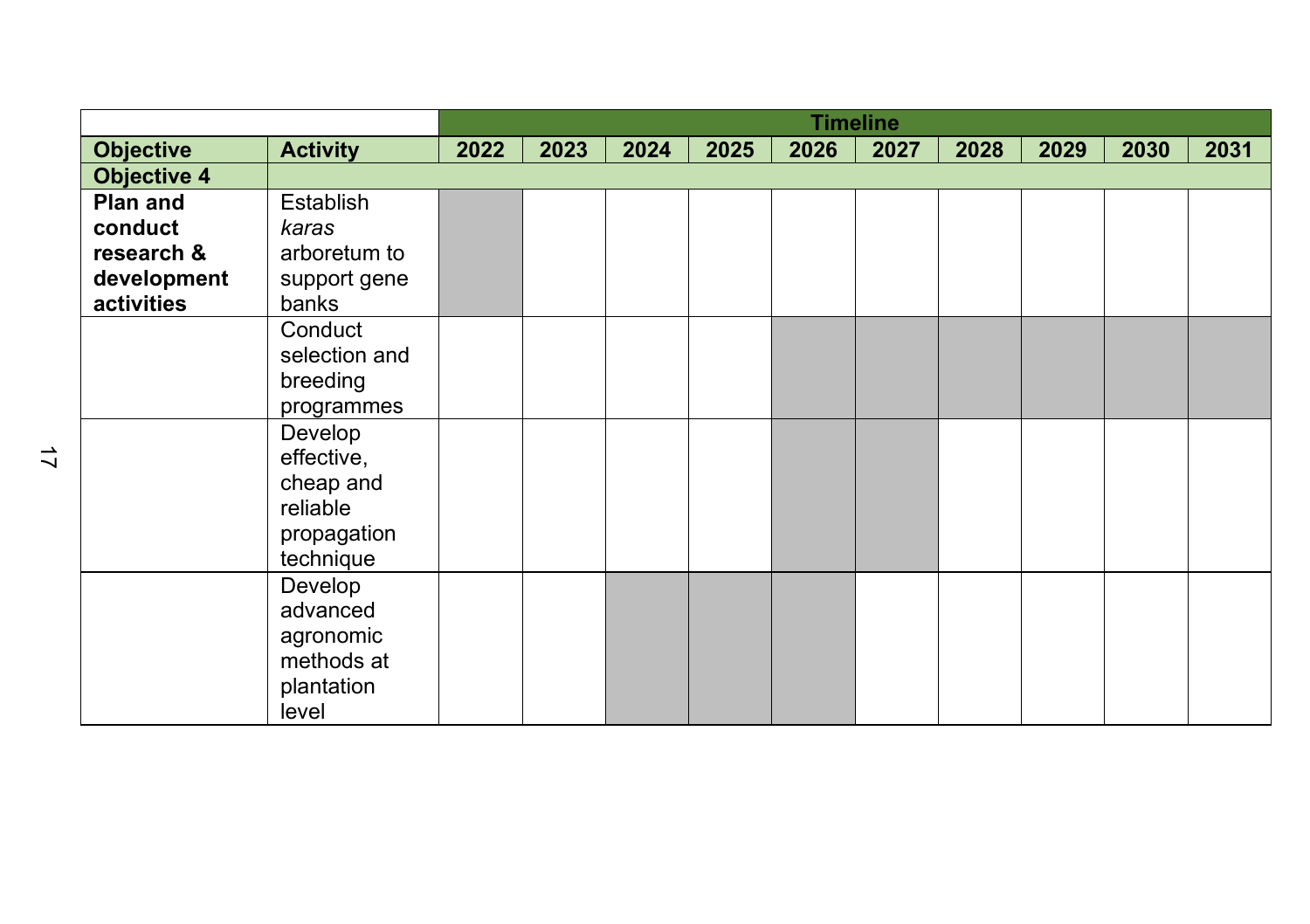|                  |                                                                                        |      | <b>Timeline</b> |      |      |      |      |      |      |      |      |
|------------------|----------------------------------------------------------------------------------------|------|-----------------|------|------|------|------|------|------|------|------|
| <b>Objective</b> | <b>Activity</b>                                                                        | 2022 | 2023            | 2024 | 2025 | 2026 | 2027 | 2028 | 2029 | 2030 | 2031 |
|                  | Develop a<br>registration or<br>certification<br>system for<br>planting<br>materials   |      |                 |      |      |      |      |      |      |      |      |
|                  | Conduct<br>studies on the<br>potential of<br><i>karas</i> as a<br>commodity<br>species |      |                 |      |      |      |      |      |      |      |      |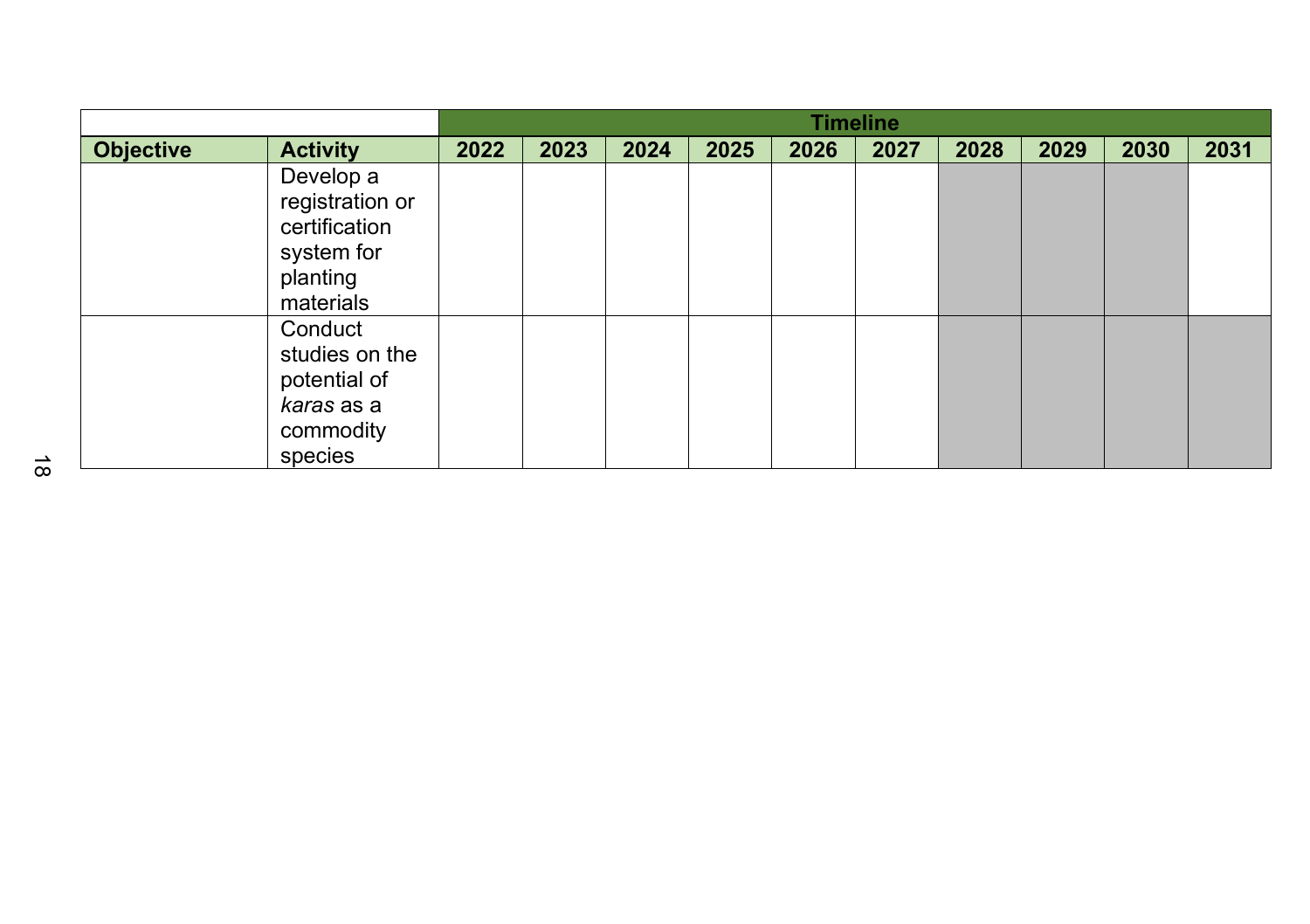#### **8.0 Conclusion**

It is envisioned that the arboreta could offer substantial benefits to the identified user groups in years to come, be it leisurely or scientifically. Participation, involvement and utilisation from stakeholders for activities derived from the arboreta are important to ensure the arboreta could unveil their fullest potential. With that, it is of FRIM's vision that these arboreta continue to be sustained at their current locations to ensure an undisrupted programme planning according to the proposed plan.